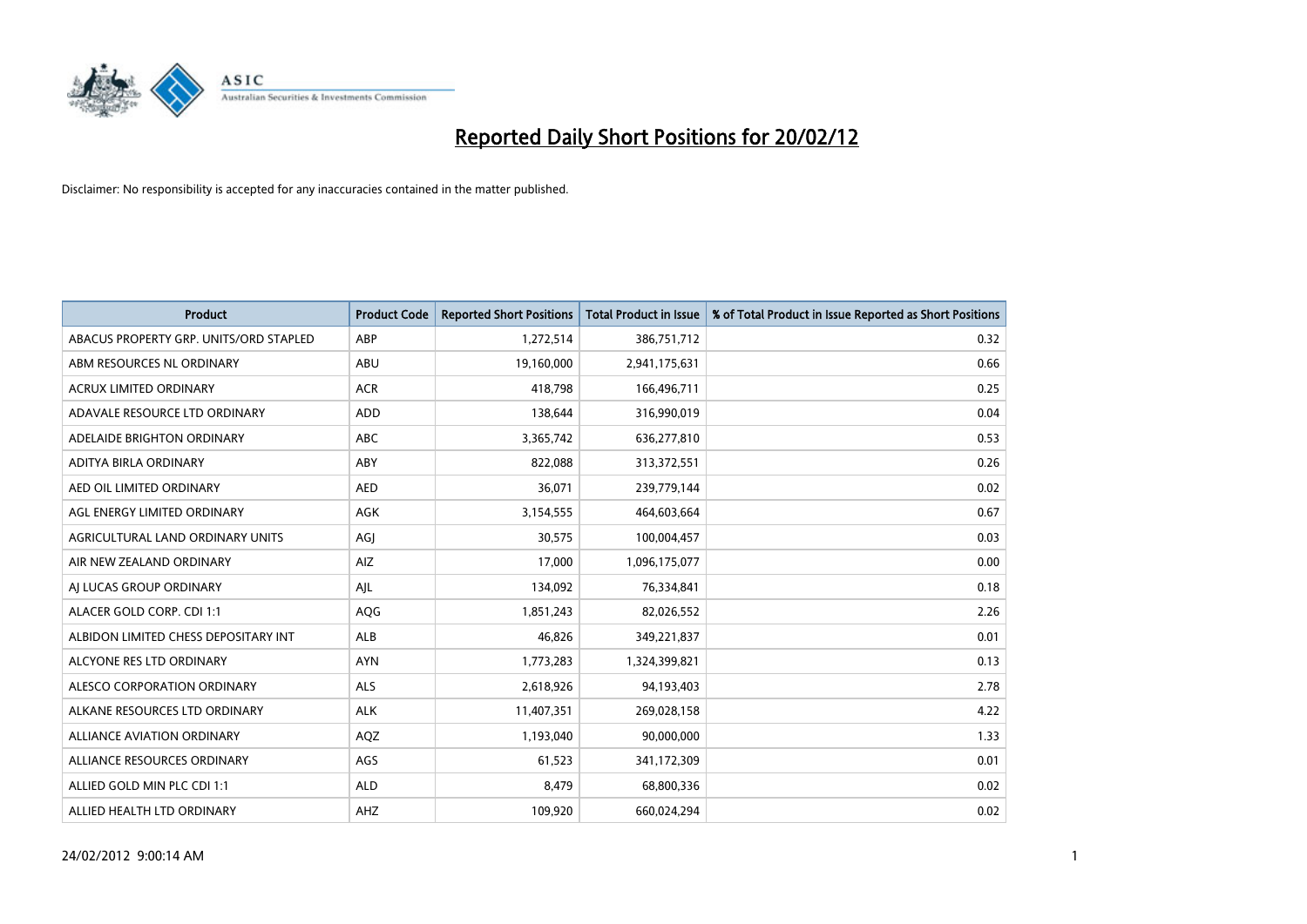

| <b>Product</b>                          | <b>Product Code</b> | <b>Reported Short Positions</b> | <b>Total Product in Issue</b> | % of Total Product in Issue Reported as Short Positions |
|-----------------------------------------|---------------------|---------------------------------|-------------------------------|---------------------------------------------------------|
| ALTONA MINING LTD ORDINARY              | <b>AOH</b>          | 752,144                         | 518,757,704                   | 0.14                                                    |
| ALUMINA LIMITED ORDINARY                | <b>AWC</b>          | 45,584,304                      | 2,440,196,187                 | 1.87                                                    |
| AMADEUS ENERGY ORDINARY                 | AMU                 | 454,000                         | 274,786,018                   | 0.17                                                    |
| AMALGAMATED HOLDINGS ORDINARY           | AHD                 | 20,914                          | 157,533,146                   | 0.01                                                    |
| AMCOR LIMITED ORDINARY                  | AMC                 | 5,439,523                       | 1,206,684,923                 | 0.43                                                    |
| AMP LIMITED ORDINARY                    | AMP                 | 10,810,982                      | 2,854,672,784                 | 0.36                                                    |
| AMPELLA MINING ORDINARY                 | <b>AMX</b>          | 1,021,917                       | 205,985,108                   | 0.49                                                    |
| ANSELL LIMITED ORDINARY                 | <b>ANN</b>          | 3,058,256                       | 130,656,668                   | 2.33                                                    |
| ANTARES ENERGY LTD ORDINARY             | AZZ                 | 162,021                         | 260,000,000                   | 0.06                                                    |
| ANZ BANKING GRP LTD ORDINARY            | ANZ                 | 16,436,736                      | 2,679,126,626                 | 0.59                                                    |
| APA GROUP STAPLED SECURITIES            | APA                 | 14,073,089                      | 639,334,625                   | 2.20                                                    |
| APEX MINERALS NL ORDINARY               | <b>AXM</b>          | 885,146                         | 5,550,243,713                 | 0.02                                                    |
| APN EUROPEAN RETAIL UNITS STAPLED SEC.  | <b>AEZ</b>          | 11,832                          | 544,910,660                   | 0.00                                                    |
| APN NEWS & MEDIA ORDINARY               | <b>APN</b>          | 24,511,539                      | 630,211,415                   | 3.89                                                    |
| AQUARIUS PLATINUM. ORDINARY             | <b>AOP</b>          | 6,162,006                       | 470,312,578                   | 1.31                                                    |
| AQUILA RESOURCES ORDINARY               | <b>AQA</b>          | 5,944,840                       | 411,804,442                   | 1.40                                                    |
| ARAFURA RESOURCE LTD ORDINARY           | ARU                 | 12,686,619                      | 367,980,342                   | 3.44                                                    |
| ARB CORPORATION ORDINARY                | ARP                 | 23,462                          | 72,481,302                    | 0.02                                                    |
| ARDENT LEISURE GROUP STAPLED SECURITIES | AAD                 | 386,368                         | 324,236,390                   | 0.12                                                    |
| ARISTOCRAT LEISURE ORDINARY             | ALL                 | 20,133,394                      | 543,181,024                   | 3.68                                                    |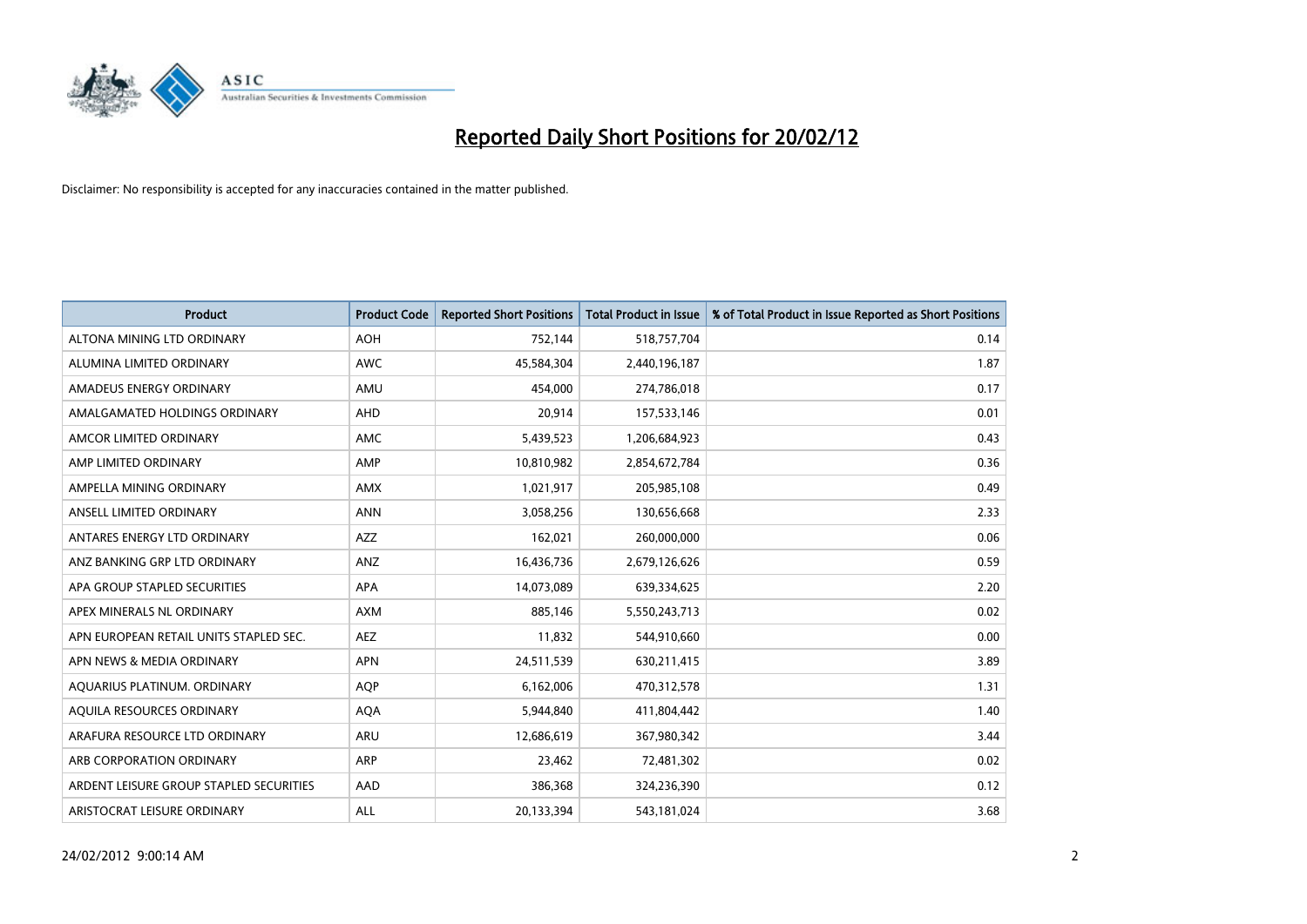

| <b>Product</b>                          | <b>Product Code</b> | <b>Reported Short Positions</b> | <b>Total Product in Issue</b> | % of Total Product in Issue Reported as Short Positions |
|-----------------------------------------|---------------------|---------------------------------|-------------------------------|---------------------------------------------------------|
| ASCIANO LIMITED ORDINARY                | <b>AIO</b>          | 5,677,794                       | 975,385,664                   | 0.56                                                    |
| ASG GROUP LIMITED ORDINARY              | ASZ                 | 155,478                         | 171,456,889                   | 0.09                                                    |
| ASPEN GROUP ORD/UNITS STAPLED           | APZ                 | 1,114,797                       | 591,084,183                   | 0.18                                                    |
| ASPIRE MINING LTD ORDINARY              | <b>AKM</b>          | 579,538                         | 620,594,556                   | 0.09                                                    |
| <b>ASTON RES LTD ORDINARY</b>           | <b>AZT</b>          | 758,452                         | 204,668,861                   | 0.36                                                    |
| ASTRO JAP PROP GROUP STAPLED SECURITIES | AJA                 | 40,414                          | 58,445,002                    | 0.06                                                    |
| ASX LIMITED ORDINARY                    | ASX                 | 1,979,015                       | 175,136,729                   | 1.13                                                    |
| ATLAS IRON LIMITED ORDINARY             | <b>AGO</b>          | 17,268,634                      | 894,859,560                   | 1.91                                                    |
| AUCKLAND INTERNATION ORDINARY           | AIA                 | 39,998                          | 1,327,230,189                 | 0.00                                                    |
| <b>AURORA OIL &amp; GAS ORDINARY</b>    | <b>AUT</b>          | 8,273,186                       | 411,655,343                   | 1.99                                                    |
| AUSDRILL LIMITED ORDINARY               | <b>ASL</b>          | 434,929                         | 303,288,155                   | 0.15                                                    |
| AUSENCO LIMITED ORDINARY                | AAX                 | 1,313,410                       | 123,258,843                   | 1.07                                                    |
| AUSGOLD LIMITED ORDINARY                | <b>AUC</b>          | 27,600                          | 120,468,473                   | 0.02                                                    |
| <b>AUSTAL LIMITED ORDINARY</b>          | ASB                 | 275,840                         | 188,069,638                   | 0.15                                                    |
| <b>AUSTAR UNITED ORDINARY</b>           | <b>AUN</b>          | 11,125,338                      | 1,271,505,737                 | 0.87                                                    |
| AUSTBROKERS HOLDINGS ORDINARY           | <b>AUB</b>          | 2                               | 55,545,576                    | 0.00                                                    |
| AUSTIN ENGINEERING ORDINARY             | ANG                 | 55,943                          | 72,314,403                    | 0.07                                                    |
| <b>AUSTRALAND ASSETS ASSETS</b>         | AAZPB               | 1,168                           | 2,750,000                     | 0.04                                                    |
| AUSTRALAND PROPERTY STAPLED SECURITY    | <b>ALZ</b>          | 1,323,557                       | 576,846,597                   | 0.23                                                    |
| AUSTRALIAN AGRICULT. ORDINARY           | AAC                 | 788,186                         | 312,861,135                   | 0.24                                                    |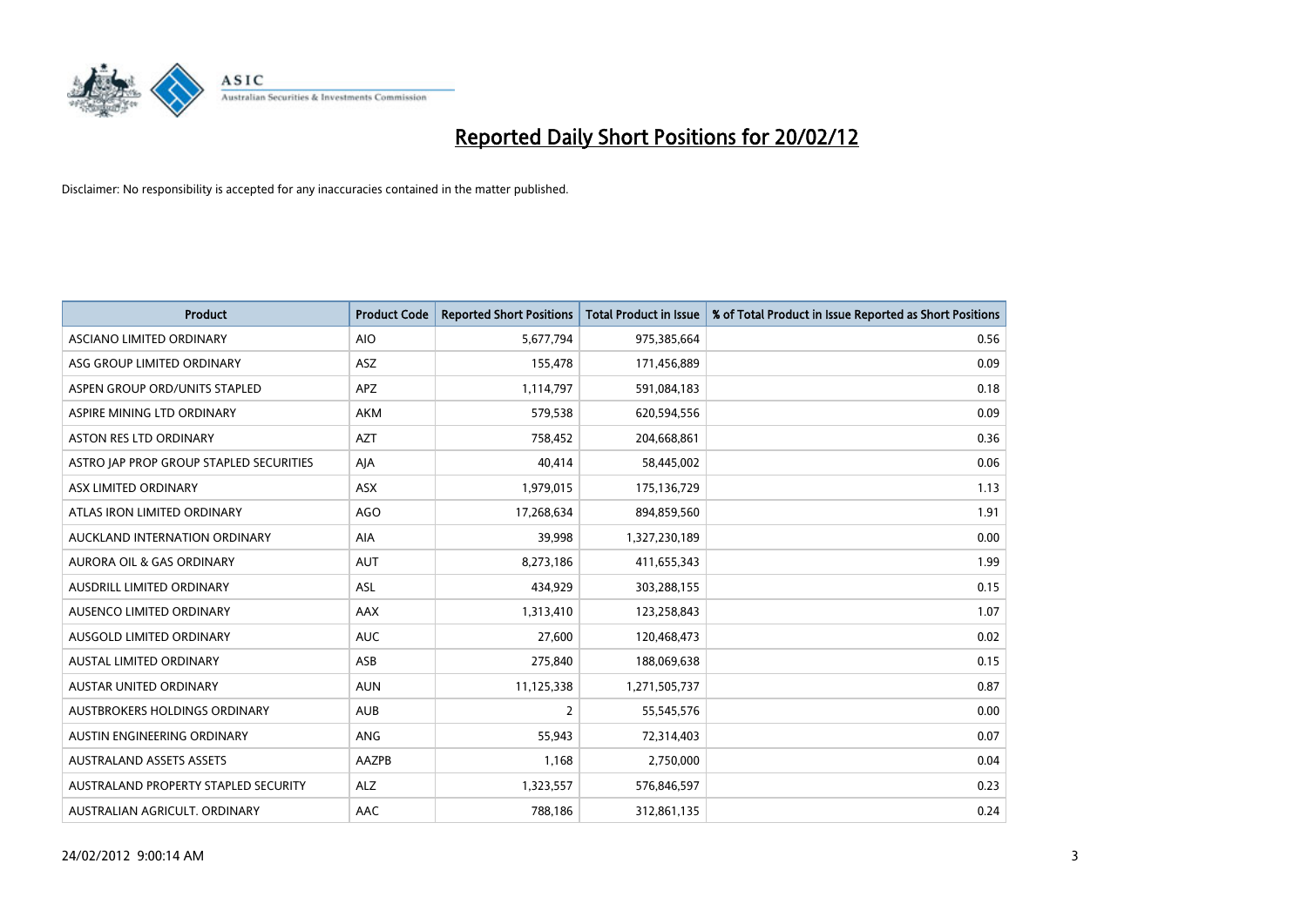

| <b>Product</b>                       | <b>Product Code</b> | <b>Reported Short Positions</b> | <b>Total Product in Issue</b> | % of Total Product in Issue Reported as Short Positions |
|--------------------------------------|---------------------|---------------------------------|-------------------------------|---------------------------------------------------------|
| <b>AUSTRALIAN EDUCATION UNITS</b>    | <b>AEU</b>          | 625,000                         | 175,465,397                   | 0.36                                                    |
| AUSTRALIAN INFRASTR, UNITS/ORDINARY  | <b>AIX</b>          | 12,785,332                      | 620,733,944                   | 2.06                                                    |
| AUSTRALIAN MINES LTD ORDINARY        | <b>AUZ</b>          | 1,400,000                       | 636,910,317                   | 0.22                                                    |
| AUSTRALIAN PHARM. ORDINARY           | API                 | 305,582                         | 488,115,883                   | 0.06                                                    |
| AUTOMOTIVE HOLDINGS ORDINARY         | AHE                 | 4,525                           | 260,579,682                   | 0.00                                                    |
| AVEXA LIMITED ORDINARY               | <b>AVX</b>          | 243,657                         | 847,688,779                   | 0.03                                                    |
| AWE LIMITED ORDINARY                 | <b>AWE</b>          | 2,034,618                       | 521,871,941                   | 0.39                                                    |
| AZIMUTH RES LTD ORDINARY             | <b>AZH</b>          | 35,837                          | 383,075,724                   | 0.01                                                    |
| AZUMAH RESOURCES ORDINARY            | <b>AZM</b>          | 3,546,819                       | 282,020,356                   | 1.26                                                    |
| <b>BANDANNA ENERGY ORDINARY</b>      | <b>BND</b>          | 3,169,029                       | 528,481,199                   | 0.60                                                    |
| BANK OF QUEENSLAND. ORDINARY         | <b>BOQ</b>          | 7,887,880                       | 229,598,329                   | 3.44                                                    |
| <b>BASE RES LIMITED ORDINARY</b>     | <b>BSE</b>          | 1,205,445                       | 460,440,029                   | 0.26                                                    |
| BATHURST RESOURCES ORDINARY          | <b>BTU</b>          | 9,086,724                       | 691,447,997                   | 1.31                                                    |
| <b>BAUXITE RESOURCE LTD ORDINARY</b> | <b>BAU</b>          | 12,000                          | 235,379,896                   | 0.01                                                    |
| <b>BC IRON LIMITED ORDINARY</b>      | <b>BCI</b>          | 295,023                         | 103,711,000                   | 0.28                                                    |
| BEACH ENERGY LIMITED ORDINARY        | <b>BPT</b>          | 20,982,012                      | 1,112,199,119                 | 1.89                                                    |
| BEADELL RESOURCE LTD ORDINARY        | <b>BDR</b>          | 5,513,985                       | 657,906,946                   | 0.84                                                    |
| BENDIGO AND ADELAIDE ORDINARY        | <b>BEN</b>          | 6,240,343                       | 384, 372, 554                 | 1.60                                                    |
| BERKELEY RESOURCES ORDINARY          | <b>BKY</b>          | 179,540                         | 174,298,273                   | 0.10                                                    |
| BETASHARES ASX RES ETF UNITS         | <b>ORE</b>          | 93,570                          | 4,220,217                     | 2.22                                                    |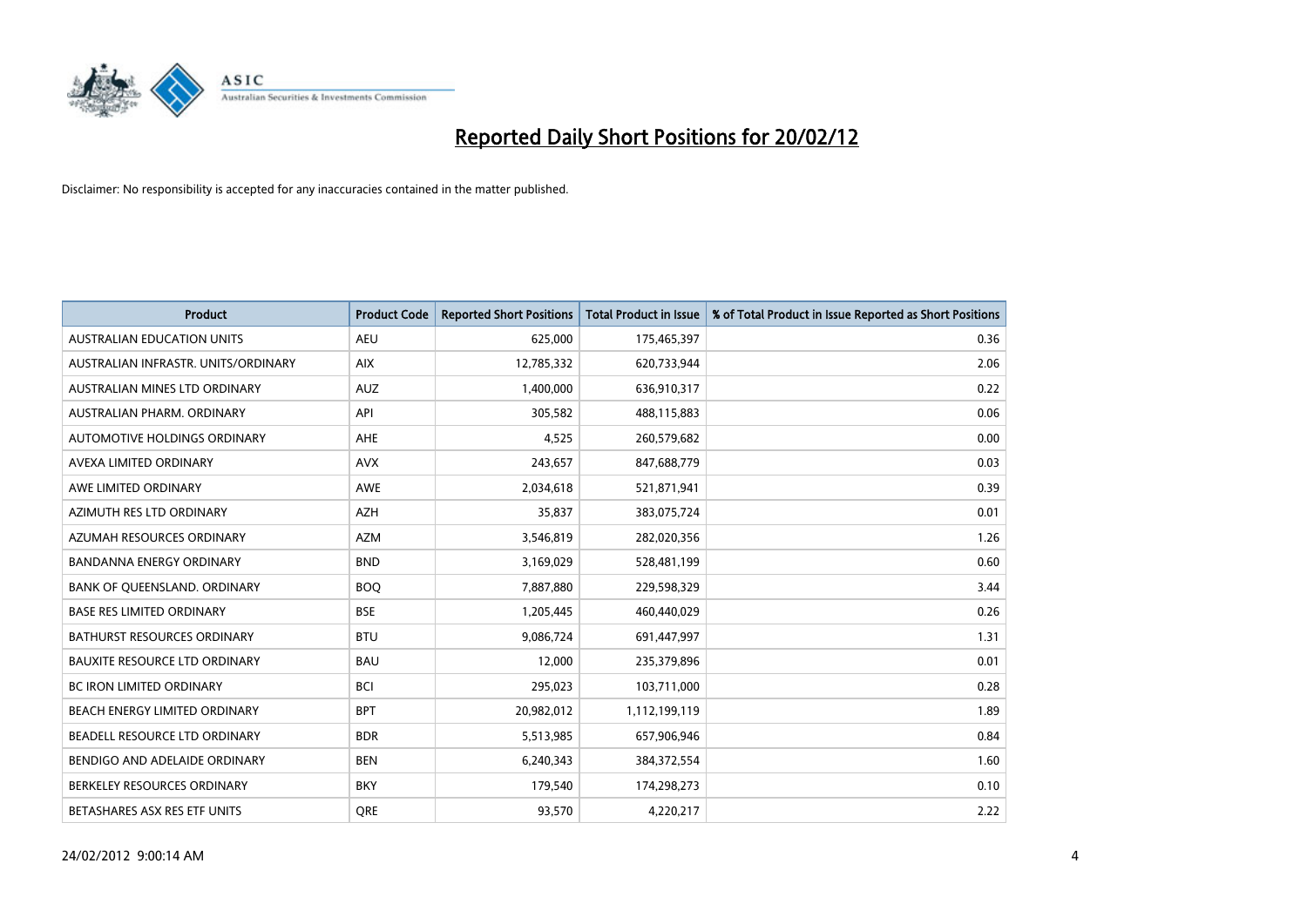

| <b>Product</b>                       | <b>Product Code</b> | <b>Reported Short Positions</b> | <b>Total Product in Issue</b> | % of Total Product in Issue Reported as Short Positions |
|--------------------------------------|---------------------|---------------------------------|-------------------------------|---------------------------------------------------------|
| <b>BHP BILLITON LIMITED ORDINARY</b> | <b>BHP</b>          | 20,875,859                      | 3,211,691,105                 | 0.62                                                    |
| <b>BILLABONG ORDINARY</b>            | <b>BBG</b>          | 28,766,973                      | 255,102,103                   | 11.26                                                   |
| <b>BIOTA HOLDINGS ORDINARY</b>       | <b>BTA</b>          | 1,764,381                       | 181,703,711                   | 0.96                                                    |
| <b>BISALLOY STEEL ORDINARY</b>       | <b>BIS</b>          | 84,480                          | 43,291,509                    | 0.20                                                    |
| BKI INVESTMENT LTD ORDINARY          | BKI                 | 508                             | 425,549,573                   | 0.00                                                    |
| <b>BLACKTHORN RESOURCES ORDINARY</b> | <b>BTR</b>          | 35,848                          | 122,918,000                   | 0.03                                                    |
| BLUESCOPE STEEL LTD ORDINARY         | <b>BSL</b>          | 34,026,828                      | 3,349,185,247                 | 1.00                                                    |
| <b>BOART LONGYEAR ORDINARY</b>       | <b>BLY</b>          | 4,376,366                       | 461,163,412                   | 0.95                                                    |
| <b>BOOM LOGISTICS ORDINARY</b>       | <b>BOL</b>          | 352,835                         | 468,663,585                   | 0.07                                                    |
| <b>BORAL LIMITED, ORDINARY</b>       | <b>BLD</b>          | 29,466,371                      | 744,729,957                   | 3.94                                                    |
| BOTSWANA METALS LTD ORDINARY         | <b>BML</b>          | 7,000                           | 143,717,013                   | 0.00                                                    |
| <b>BRADKEN LIMITED ORDINARY</b>      | <b>BKN</b>          | 4,259,020                       | 166,624,800                   | 2.55                                                    |
| <b>BRAMBLES LIMITED ORDINARY</b>     | <b>BXB</b>          | 15,736,244                      | 1,480,393,689                 | 1.06                                                    |
| <b>BREVILLE GROUP LTD ORDINARY</b>   | <b>BRG</b>          | 2,739                           | 130,095,322                   | 0.00                                                    |
| <b>BRICKWORKS LIMITED ORDINARY</b>   | <b>BKW</b>          | 40,170                          | 147,567,333                   | 0.03                                                    |
| <b>BROCKMAN RESOURCES ORDINARY</b>   | <b>BRM</b>          | 188,244                         | 144,853,151                   | 0.12                                                    |
| BT INVESTMENT MNGMNT ORDINARY        | <b>BTT</b>          | 206,388                         | 267,906,977                   | 0.08                                                    |
| <b>BURU ENERGY ORDINARY</b>          | <b>BRU</b>          | 6,262,593                       | 234,204,477                   | 2.68                                                    |
| <b>BWP TRUST ORDINARY UNITS</b>      | <b>BWP</b>          | 441,947                         | 520,012,793                   | 0.08                                                    |
| CABCHARGE AUSTRALIA ORDINARY         | CAB                 | 577,000                         | 120,437,014                   | 0.47                                                    |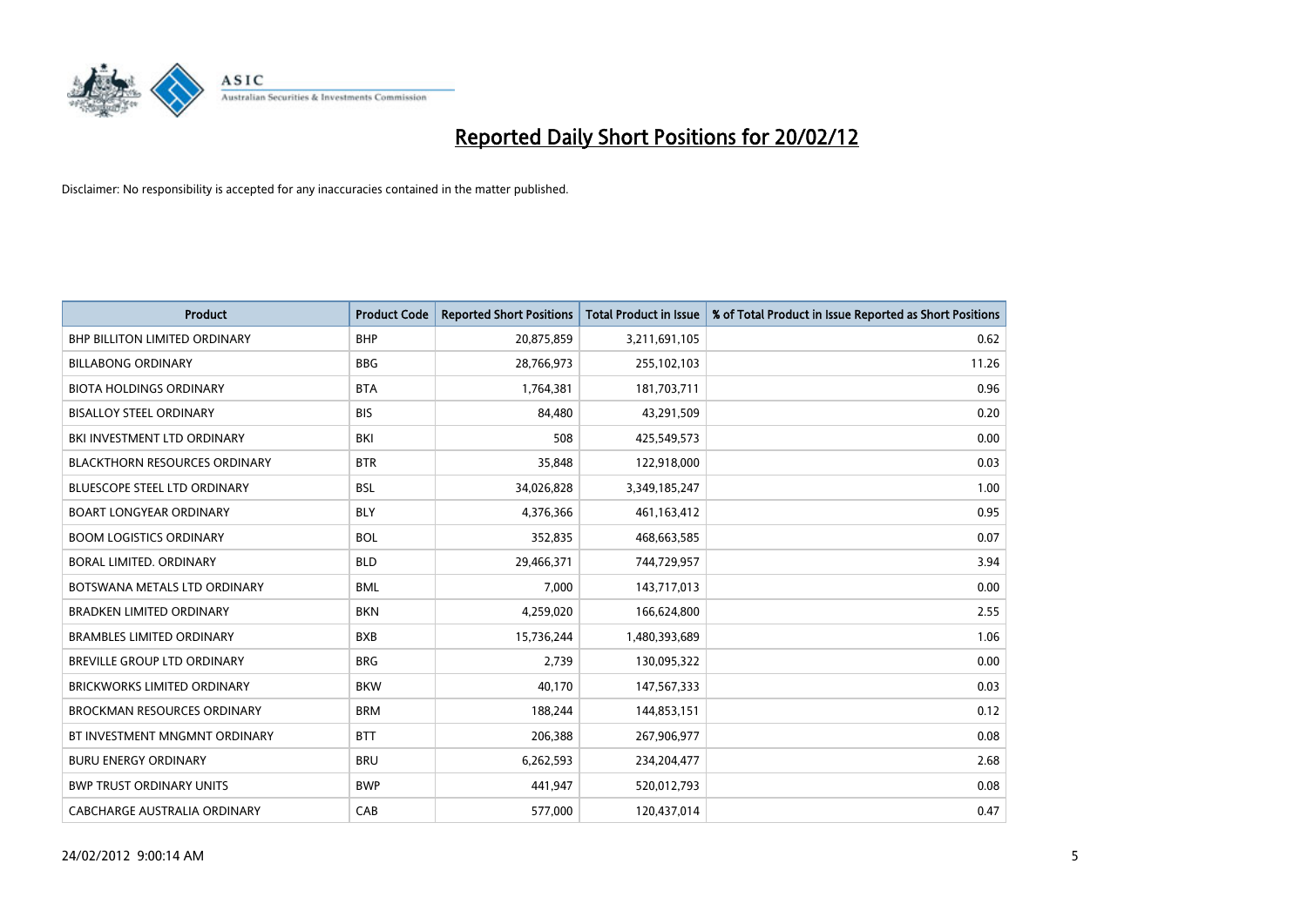

| <b>Product</b>                             | <b>Product Code</b> | <b>Reported Short Positions</b> | <b>Total Product in Issue</b> | % of Total Product in Issue Reported as Short Positions |
|--------------------------------------------|---------------------|---------------------------------|-------------------------------|---------------------------------------------------------|
| CALTEX AUSTRALIA ORDINARY                  | <b>CTX</b>          | 5,912,463                       | 270,000,000                   | 2.17                                                    |
| CAMPBELL BROTHERS ORDINARY                 | <b>CPB</b>          | 1,610,738                       | 67,503,411                    | 2.38                                                    |
| CAPE LAMBERT RES LTD ORDINARY              | <b>CFE</b>          | 542,475                         | 689,108,792                   | 0.07                                                    |
| CAR PARK TECH LTD ORDINARY                 | <b>CPZ</b>          | 90,000                          | 133,358,602                   | 0.07                                                    |
| CARABELLA RES LTD ORDINARY                 | <b>CLR</b>          | 5,000                           | 133,642,797                   | 0.00                                                    |
| <b>CARBON ENERGY ORDINARY</b>              | <b>CNX</b>          | 323,957                         | 768,960,293                   | 0.04                                                    |
| <b>CARDNO LIMITED ORDINARY</b>             | CDD                 | 844,036                         | 123,929,154                   | 0.68                                                    |
| <b>CARDNO LIMITED RIGHTS 29-FEB-12</b>     | <b>CDDR</b>         | 9,452                           | 13,565,067                    | 0.07                                                    |
| CARNARVON PETROLEUM ORDINARY               | <b>CVN</b>          | 736,512                         | 694,594,634                   | 0.10                                                    |
| <b>CARNEGIE WAVE ENERGY ORDINARY</b>       | <b>CWE</b>          | 83,000                          | 1,021,487,627                 | 0.01                                                    |
| CARPATHIAN RESOURCES ORDINARY              | <b>CPN</b>          | 75,000                          | 304,535,101                   | 0.02                                                    |
| CARPENTARIA EXP. LTD ORDINARY              | CAP                 | 9,777                           | 98,991,301                    | 0.01                                                    |
| CARSALES.COM LTD ORDINARY                  | <b>CRZ</b>          | 13,637,733                      | 233,264,223                   | 5.84                                                    |
| CASH CONVERTERS ORDINARY                   | CCV                 | 96,621                          | 379,761,025                   | 0.02                                                    |
| <b>CASPIAN OIL &amp; GAS ORDINARY</b>      | CIG                 | 50,000                          | 1,331,500,513                 | 0.00                                                    |
| CASSINI RESOURCES ORDINARY                 | <b>CZI</b>          | 700,000                         | 17,000,000                    | 4.12                                                    |
| <b>CELLNET GROUP ORDINARY</b>              | <b>CLT</b>          | 1,342                           | 60,978,107                    | 0.00                                                    |
| CENTRAL PETROLEUM ORDINARY                 | <b>CTP</b>          | 9,102,364                       | 1,253,376,265                 | 0.73                                                    |
| <b>CENTRO PROPERTIES UNITS/ORD STAPLED</b> | <b>CNP</b>          | 2,537                           | 972,414,514                   | 0.00                                                    |
| CENTRO RETAIL AUST ORD/UNIT STAPLED SEC    | <b>CRF</b>          | 157,890                         | 1,340,723,189                 | 0.01                                                    |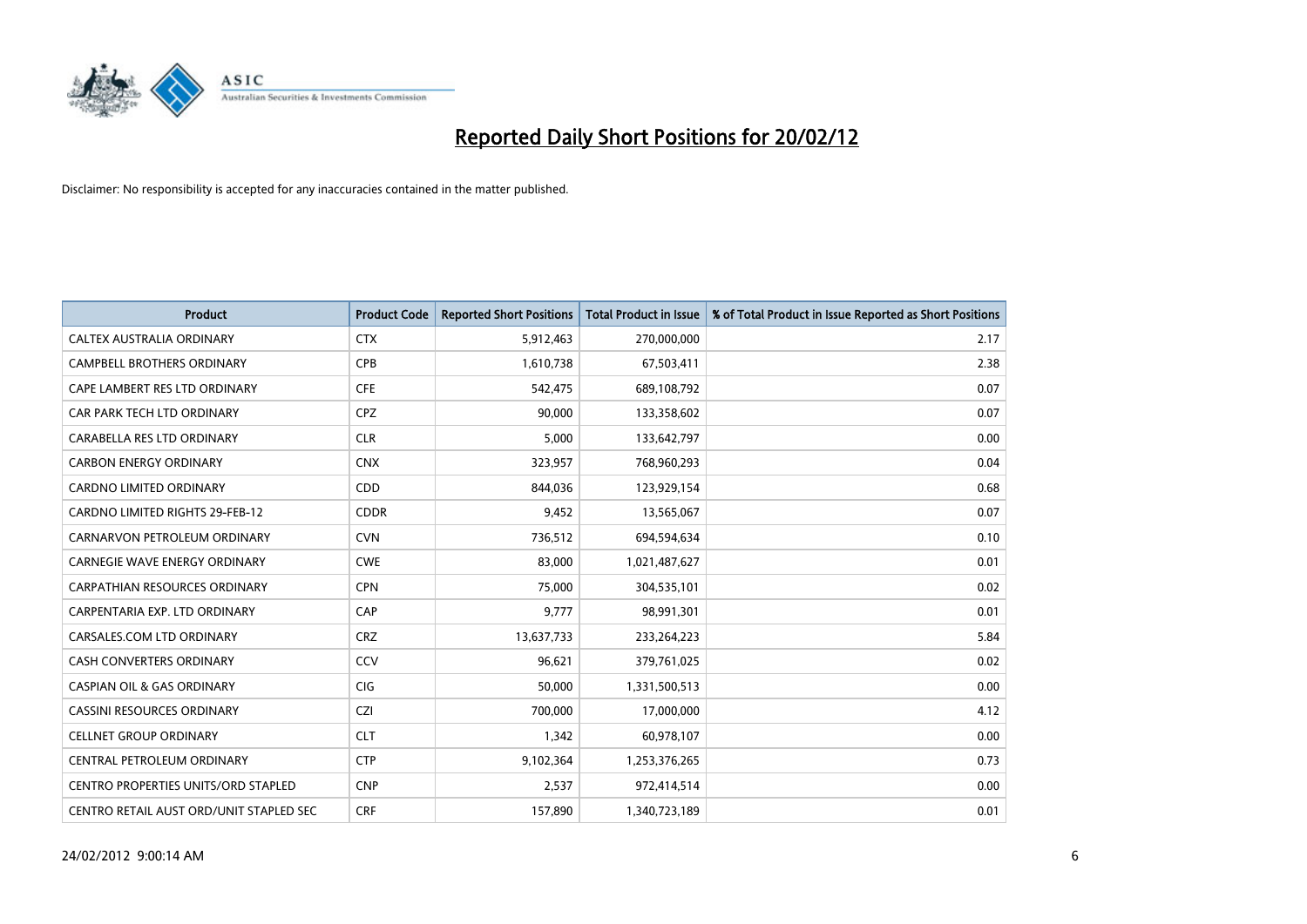

| <b>Product</b>                                | <b>Product Code</b> | <b>Reported Short Positions</b> | <b>Total Product in Issue</b> | % of Total Product in Issue Reported as Short Positions |
|-----------------------------------------------|---------------------|---------------------------------|-------------------------------|---------------------------------------------------------|
| <b>CENTRO RETAIL GROUP STAPLED SECURITIES</b> | <b>CER</b>          | 452,940                         | 2,286,399,424                 | 0.02                                                    |
| CERAMIC FUEL CELLS ORDINARY                   | <b>CFU</b>          | 584,441                         | 1,366,298,863                 | 0.05                                                    |
| <b>CERRO RESOURCES NL ORDINARY</b>            | CJO                 | 2,816                           | 748,768,606                   | 0.00                                                    |
| CFS RETAIL PROPERTY UNITS                     | <b>CFX</b>          | 78,754,147                      | 2,839,591,911                 | 2.78                                                    |
| <b>CGA MINING LIMITED ORDINARY</b>            | <b>CGX</b>          | 18,327                          | 334,725,726                   | 0.01                                                    |
| CHALLENGER DIV.PRO. STAPLED UNITS             | <b>CDI</b>          | 98,017                          | 883,903,667                   | 0.00                                                    |
| <b>CHALLENGER INFRAST, STAPLED UNITS</b>      | <b>CIF</b>          | 7,768                           | 316,223,785                   | 0.00                                                    |
| CHALLENGER LIMITED ORDINARY                   | <b>CGF</b>          | 5,322,834                       | 552,169,544                   | 0.97                                                    |
| CHANDLER MACLEOD LTD ORDINARY                 | <b>CMG</b>          | 11,970                          | 466,466,720                   | 0.00                                                    |
| CHARTER HALL GROUP STAPLED US PROHIBIT.       | <b>CHC</b>          | 164,477                         | 308,092,325                   | 0.04                                                    |
| <b>CHARTER HALL OFFICE UNIT</b>               | COO                 | 6,481,719                       | 493,319,730                   | 1.30                                                    |
| <b>CHARTER HALL RETAIL UNITS</b>              | <b>CQR</b>          | 860,019                         | 299,628,571                   | 0.29                                                    |
| <b>CHORUS LIMITED ORDINARY</b>                | <b>CNU</b>          | 1,466,342                       | 385,082,123                   | 0.38                                                    |
| CITIGOLD CORP LTD ORDINARY                    | <b>CTO</b>          | 1,682,665                       | 1,105,078,301                 | 0.15                                                    |
| CLINUVEL PHARMACEUT, ORDINARY                 | CUV                 | 4,127                           | 30,856,956                    | 0.01                                                    |
| <b>CLOUGH LIMITED ORDINARY</b>                | <b>CLO</b>          | 229,658                         | 769,716,269                   | 0.03                                                    |
| COAL OF AFRICA LTD ORDINARY                   | <b>CZA</b>          | 31,651                          | 662,484,573                   | 0.00                                                    |
| COALSPUR MINES LTD ORDINARY                   | <b>CPL</b>          | 3,456,412                       | 620,659,899                   | 0.54                                                    |
| <b>COBAR CONSOLIDATED ORDINARY</b>            | CCU                 | 87,311                          | 206,918,037                   | 0.04                                                    |
| COCA-COLA AMATIL ORDINARY                     | <b>CCL</b>          | 10,454,685                      | 759,567,552                   | 1.36                                                    |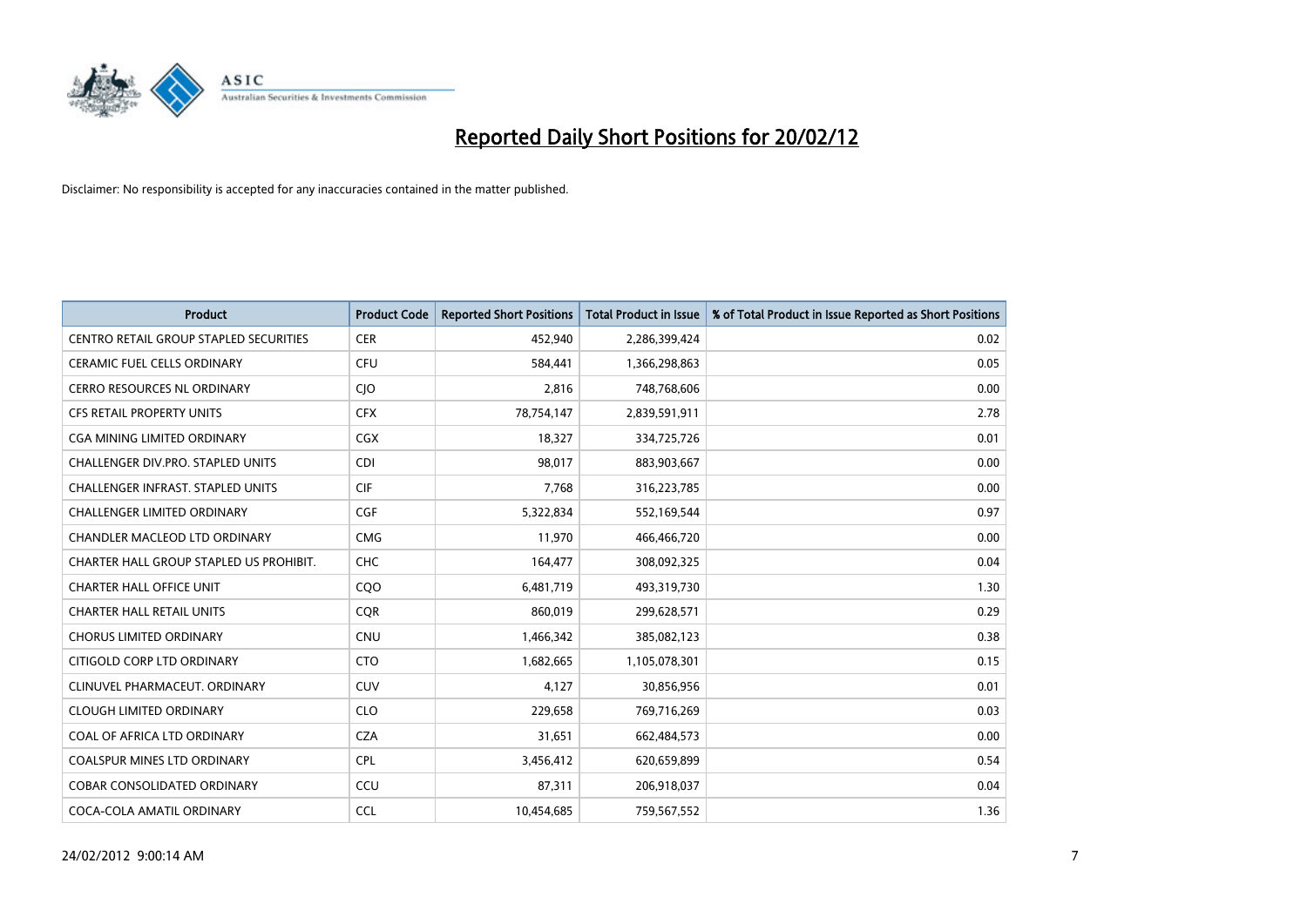

| <b>Product</b>                          | <b>Product Code</b> | <b>Reported Short Positions</b> | <b>Total Product in Issue</b> | % of Total Product in Issue Reported as Short Positions |
|-----------------------------------------|---------------------|---------------------------------|-------------------------------|---------------------------------------------------------|
| <b>COCHLEAR LIMITED ORDINARY</b>        | <b>COH</b>          | 5,396,321                       | 56,902,933                    | 9.49                                                    |
| <b>COCKATOO COAL ORDINARY</b>           | <b>COK</b>          | 7,501,527                       | 1,016,196,908                 | 0.72                                                    |
| <b>CODAN LIMITED ORDINARY</b>           | <b>CDA</b>          | 4,000                           | 164,145,980                   | 0.00                                                    |
| <b>COKAL LTD ORDINARY</b>               | <b>CKA</b>          | 392,815                         | 399,727,102                   | 0.10                                                    |
| <b>COLLINS FOODS LTD ORDINARY</b>       | <b>CKF</b>          | 326                             | 93,000,003                    | 0.00                                                    |
| COMMONWEALTH BANK, ORDINARY             | <b>CBA</b>          | 34,364,340                      | 1,581,280,593                 | 2.15                                                    |
| COMMONWEALTH PROP ORDINARY UNITS        | <b>CPA</b>          | 29,971,151                      | 2,389,601,065                 | 1.25                                                    |
| <b>COMPASS RESOURCES ORDINARY</b>       | <b>CMR</b>          | 63,000                          | 1,403,744,100                 | 0.00                                                    |
| <b>COMPUTERSHARE LTD ORDINARY</b>       | <b>CPU</b>          | 6,285,402                       | 555,664,059                   | 1.13                                                    |
| CONSOLIDATED MEDIA, ORDINARY            | <b>CMI</b>          | 1,091,977                       | 561,834,996                   | 0.18                                                    |
| CONTANGO MICROCAP ORDINARY              | <b>CTN</b>          | 7,500                           | 147,467,406                   | 0.01                                                    |
| CONTINENTAL COAL LTD ORDINARY           | <b>CCC</b>          | 271,319                         | 399,224,054                   | 0.06                                                    |
| <b>COOPER ENERGY LTD ORDINARY</b>       | <b>COE</b>          | 126,539                         | 292,791,528                   | 0.04                                                    |
| <b>COPPER STRIKE LTD ORDINARY</b>       | <b>CSE</b>          | 714                             | 129,455,571                   | 0.00                                                    |
| <b>CORDLIFE LIMITED ORDINARY</b>        | CBB                 | 1                               | 150,887,354                   | 0.00                                                    |
| <b>CREDIT CORP GROUP ORDINARY</b>       | <b>CCP</b>          | 21,798                          | 45,571,114                    | 0.05                                                    |
| <b>CROMWELL PROP STAPLED SECURITIES</b> | <b>CMW</b>          | 416,326                         | 1,113,061,036                 | 0.04                                                    |
| <b>CROWN LIMITED ORDINARY</b>           | <b>CWN</b>          | 4,819,560                       | 728,394,185                   | 0.67                                                    |
| <b>CSG LIMITED ORDINARY</b>             | CSV                 | 1,188,687                       | 282,567,499                   | 0.42                                                    |
| <b>CSL LIMITED ORDINARY</b>             | <b>CSL</b>          | 5,940,897                       | 519,371,923                   | 1.11                                                    |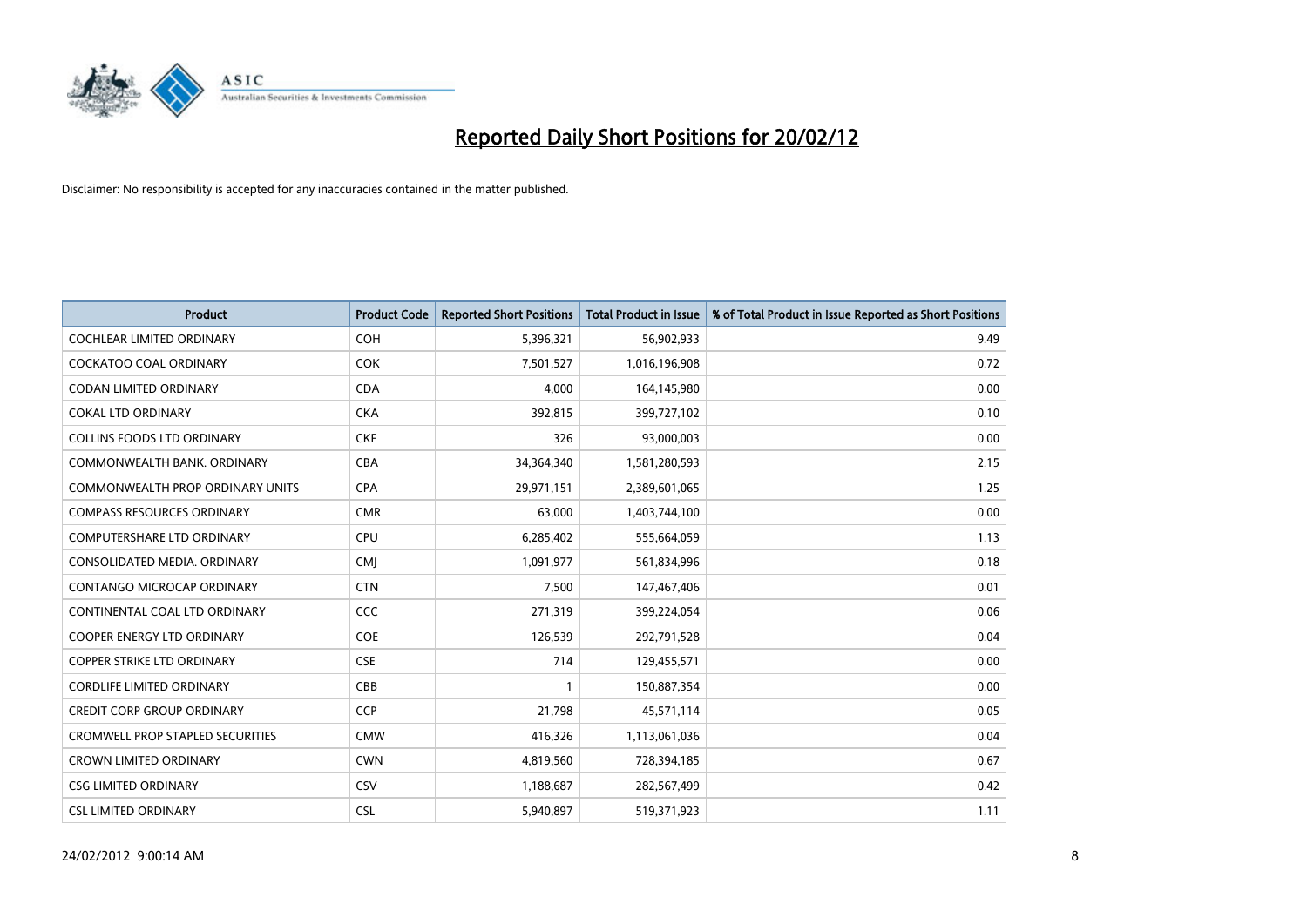

| <b>Product</b>                      | <b>Product Code</b> | <b>Reported Short Positions</b> | <b>Total Product in Issue</b> | % of Total Product in Issue Reported as Short Positions |
|-------------------------------------|---------------------|---------------------------------|-------------------------------|---------------------------------------------------------|
| <b>CSR LIMITED ORDINARY</b>         | <b>CSR</b>          | 25,850,067                      | 506,000,315                   | 5.10                                                    |
| <b>CUDECO LIMITED ORDINARY</b>      | <b>CDU</b>          | 2,994,604                       | 160,018,572                   | 1.86                                                    |
| <b>CUE ENERGY RESOURCE ORDINARY</b> | <b>CUE</b>          | 1,544,295                       | 695,153,053                   | 0.22                                                    |
| <b>CUSTOMERS LIMITED ORDINARY</b>   | <b>CUS</b>          | 23,385                          | 134,869,357                   | 0.01                                                    |
| DART ENERGY LTD ORDINARY            | <b>DTE</b>          | 7,817,346                       | 734,931,470                   | 1.07                                                    |
| DAVID JONES LIMITED ORDINARY        | <b>DJS</b>          | 58,538,602                      | 524,940,325                   | 11.13                                                   |
| DECMIL GROUP LIMITED ORDINARY       | <b>DCG</b>          | 53,340                          | 165,692,757                   | 0.02                                                    |
| DEEP YELLOW LIMITED ORDINARY        | <b>DYL</b>          | 16,629                          | 1,128,736,403                 | 0.00                                                    |
| DEVINE LIMITED ORDINARY             | <b>DVN</b>          | 1,011                           | 158,730,556                   | 0.00                                                    |
| DEXUS PROPERTY GROUP STAPLED UNITS  | <b>DXS</b>          | 16,109,409                      | 4,839,024,176                 | 0.31                                                    |
| DISCOVERY METALS LTD ORDINARY       | <b>DML</b>          | 7,112,328                       | 442,128,231                   | 1.62                                                    |
| DOMINO PIZZA ENTERPR ORDINARY       | <b>DMP</b>          | 747,824                         | 69,174,674                    | 1.08                                                    |
| DOWNER EDI LIMITED ORDINARY         | <b>DOW</b>          | 5,989,899                       | 429,100,296                   | 1.40                                                    |
| DRILLSEARCH ENERGY ORDINARY         | <b>DLS</b>          | 649,444                         | 336,799,196                   | 0.19                                                    |
| DUET GROUP STAPLED US PROHIBIT.     | <b>DUE</b>          | 13,259,703                      | 1,109,831,386                 | 1.20                                                    |
| DULUXGROUP LIMITED ORDINARY         | <b>DLX</b>          | 8,924,973                       | 367,456,259                   | 2.41                                                    |
| ECHO ENTERTAINMENT ORDINARY         | EGP                 | 6,119,087                       | 688,019,737                   | 0.89                                                    |
| <b>ELDERS LIMITED ORDINARY</b>      | <b>ELD</b>          | 13,811,452                      | 448,598,480                   | 3.08                                                    |
| ELDORADO GOLD CORP CDI 1:1          | EAU                 | 41,179                          | 9,209,510                     | 0.43                                                    |
| ELEMENTAL MINERALS ORDINARY         | ELM                 | 224,613                         | 229,037,236                   | 0.09                                                    |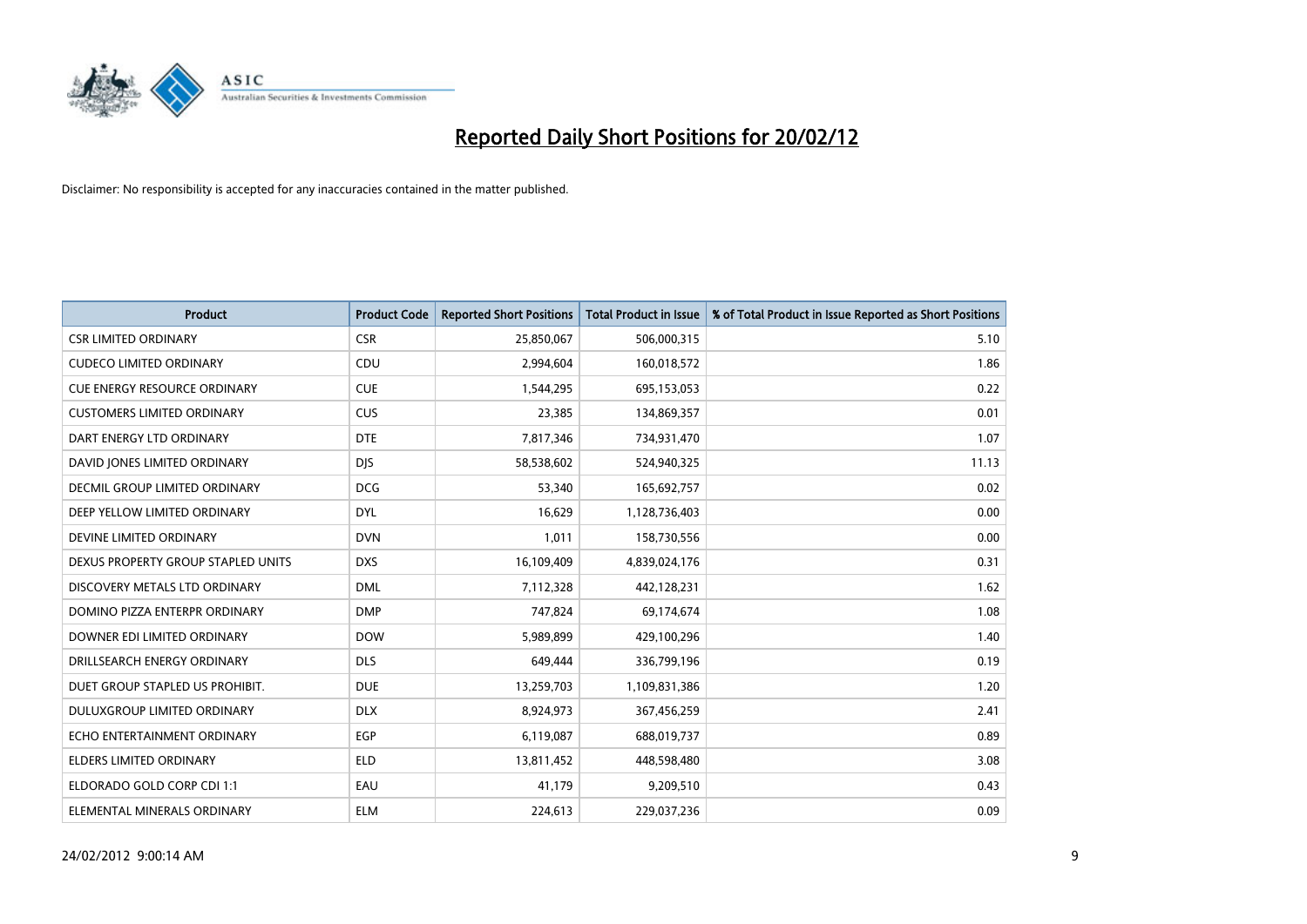

| <b>Product</b>                        | <b>Product Code</b> | <b>Reported Short Positions</b> | <b>Total Product in Issue</b> | % of Total Product in Issue Reported as Short Positions |
|---------------------------------------|---------------------|---------------------------------|-------------------------------|---------------------------------------------------------|
|                                       |                     |                                 |                               |                                                         |
| ELEMENTOS LIMITED ORDINARY            | <b>ELT</b>          | 16                              | 82,383,526                    | 0.00                                                    |
| ELIXIR PETROLEUM LTD ORDINARY         | EXR                 | 324,400                         | 217,288,472                   | 0.15                                                    |
| <b>EMECO HOLDINGS ORDINARY</b>        | <b>EHL</b>          | 1,652,070                       | 631,237,586                   | 0.27                                                    |
| <b>ENDEAVOUR MIN CORP CDI 1:1</b>     | <b>EVR</b>          | 22,931                          | 123,748,715                   | 0.01                                                    |
| <b>ENERGY RESOURCES ORDINARY 'A'</b>  | <b>ERA</b>          | 5,538,970                       | 517,725,062                   | 1.06                                                    |
| <b>ENERGY WORLD CORPOR, ORDINARY</b>  | <b>EWC</b>          | 23,136,573                      | 1,734,166,672                 | 1.34                                                    |
| <b>ENTEK ENERGY LTD ORDINARY</b>      | ETE                 | 489,903                         | 510,657,387                   | 0.10                                                    |
| ENTELLECT LIMITED ORDINARY            | <b>ESN</b>          | 464,050                         | 985,337,932                   | 0.05                                                    |
| <b>ENVESTRA LIMITED ORDINARY</b>      | <b>ENV</b>          | 1,347,281                       | 1,547,890,032                 | 0.08                                                    |
| EQUATORIAL RES LTD ORDINARY           | EQX                 | 42,881                          | 114,748,553                   | 0.04                                                    |
| EVOLUTION MINING LTD ORDINARY         | <b>EVN</b>          | 269,322                         | 700,995,107                   | 0.02                                                    |
| <b>EXCO RESOURCES LTD ORDINARY</b>    | EXS                 | 133,010                         | 356,044,187                   | 0.04                                                    |
| EXOMA ENERGY LIMITED ORDINARY         | <b>EXE</b>          | 281,678                         | 417,357,759                   | 0.07                                                    |
| EXTRACT RESOURCES ORDINARY            | <b>EXT</b>          | 636,120                         | 251,159,163                   | 0.25                                                    |
| FAIRFAX MEDIA LTD ORDINARY            | <b>FXJ</b>          | 270,469,444                     | 2,351,955,725                 | 11.52                                                   |
| FANTASTIC HOLDINGS ORDINARY           | <b>FAN</b>          | 1,220                           | 102,739,538                   | 0.00                                                    |
| FAR LTD ORDINARY                      | <b>FAR</b>          | 21,206,648                      | 2,150,080,157                 | 0.99                                                    |
| FINBAR GROUP LIMITED ORDINARY         | <b>FRI</b>          | 8,000                           | 213,456,237                   | 0.00                                                    |
| FISHER & PAYKEL APP. ORDINARY         | <b>FPA</b>          | 18,298                          | 724,235,162                   | 0.00                                                    |
| FKP PROPERTY GROUP STAPLED SECURITIES | <b>FKP</b>          | 26,104,754                      | 1,197,968,723                 | 2.17                                                    |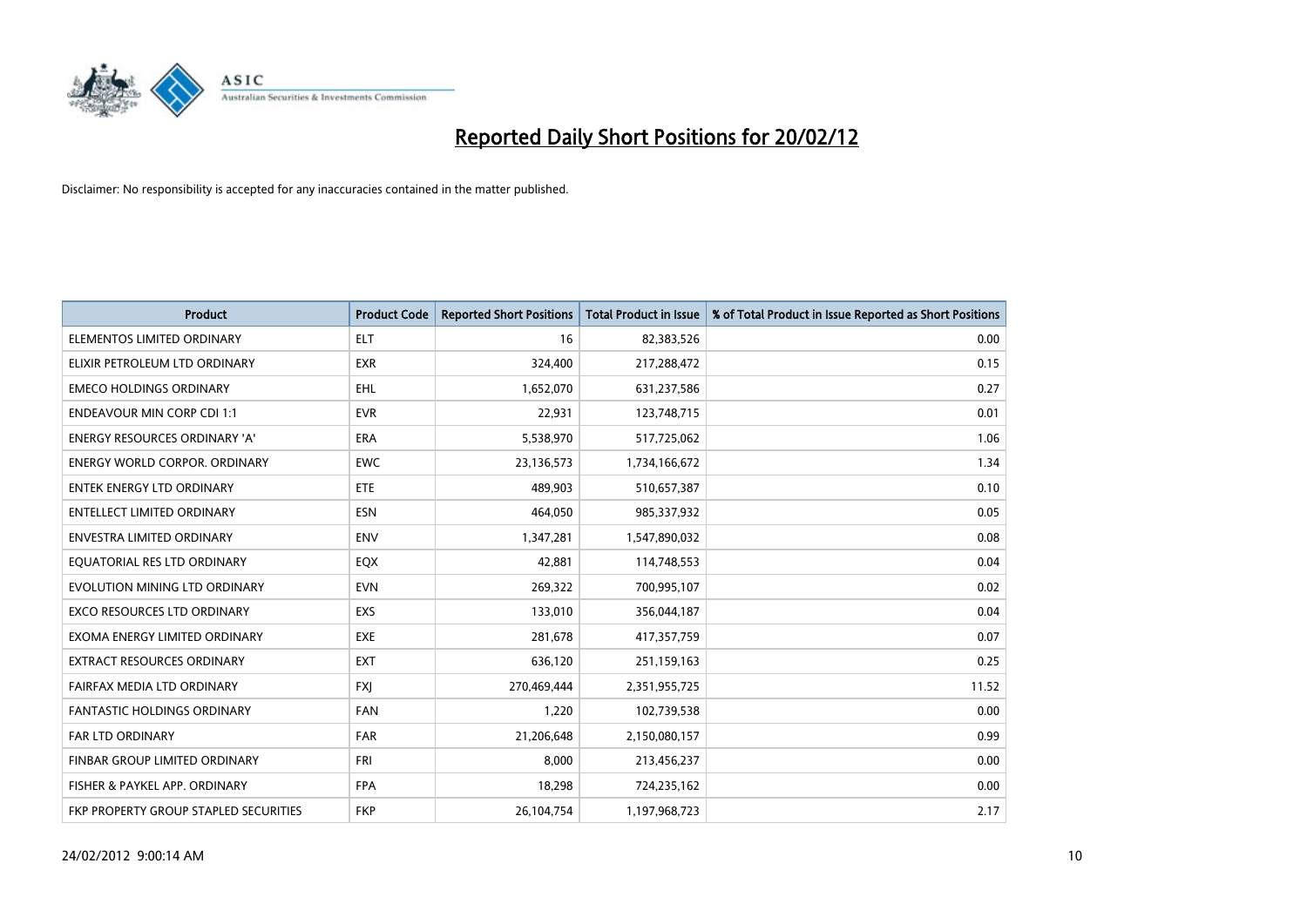

| <b>Product</b>                       | <b>Product Code</b> | <b>Reported Short Positions</b> | <b>Total Product in Issue</b> | % of Total Product in Issue Reported as Short Positions |
|--------------------------------------|---------------------|---------------------------------|-------------------------------|---------------------------------------------------------|
| FLEETWOOD CORP ORDINARY              | <b>FWD</b>          | 274,276                         | 58,850,214                    | 0.45                                                    |
| FLETCHER BUILDING ORDINARY           | <b>FBU</b>          | 11,473,117                      | 680,739,504                   | 1.68                                                    |
| FLEXIGROUP LIMITED ORDINARY          | <b>FXL</b>          | 56,452                          | 279,268,329                   | 0.02                                                    |
| <b>FLIGHT CENTRE ORDINARY</b>        | <b>FLT</b>          | 9,527,070                       | 100,009,946                   | 9.52                                                    |
| FLINDERS MINES LTD ORDINARY          | <b>FMS</b>          | 30,509,118                      | 1,821,300,404                 | 1.67                                                    |
| <b>FOCUS MINERALS LTD ORDINARY</b>   | <b>FML</b>          | 2,114,424                       | 4,320,773,701                 | 0.04                                                    |
| <b>FORGE GROUP LIMITED ORDINARY</b>  | FGE                 | 115,654                         | 83,469,014                    | 0.13                                                    |
| FORTE ENERGY NL ORDINARY             | FTE                 | 2,667,039                       | 695,589,311                   | 0.38                                                    |
| FORTESCUE METALS GRP ORDINARY        | <b>FMG</b>          | 68,988,865                      | 3,113,798,659                 | 2.23                                                    |
| <b>FUNTASTIC LIMITED ORDINARY</b>    | <b>FUN</b>          | 322,528                         | 347,956,819                   | 0.09                                                    |
| <b>G.U.D. HOLDINGS ORDINARY</b>      | GUD                 | 376,911                         | 70,107,387                    | 0.53                                                    |
| <b>GALAXY RESOURCES ORDINARY</b>     | GXY                 | 2,804,453                       | 323,327,000                   | 0.85                                                    |
| <b>GEODYNAMICS LIMITED ORDINARY</b>  | GDY                 | 35,073                          | 406,452,608                   | 0.01                                                    |
| <b>GINDALBIE METALS LTD ORDINARY</b> | GBG                 | 30,516,712                      | 1,247,487,454                 | 2.43                                                    |
| <b>GLOBAL MINING ORDINARY</b>        | <b>GMI</b>          | 8,951                           | 181,898,994                   | 0.00                                                    |
| <b>GLOUCESTER COAL ORDINARY</b>      | GCL                 | 757,798                         | 202,905,967                   | 0.36                                                    |
| <b>GME RESOURCES LTD ORDINARY</b>    | <b>GME</b>          | 800                             | 322,635,902                   | 0.00                                                    |
| <b>GOLD ROAD RES LTD ORDINARY</b>    | GOR                 | 139,392                         | 389,950,665                   | 0.04                                                    |
| <b>GOLDEN WEST RESOURCE ORDINARY</b> | <b>GWR</b>          | 1,617                           | 192,142,447                   | 0.00                                                    |
| <b>GOODMAN FIELDER, ORDINARY</b>     | GFF                 | 60,089,786                      | 1,955,559,207                 | 3.06                                                    |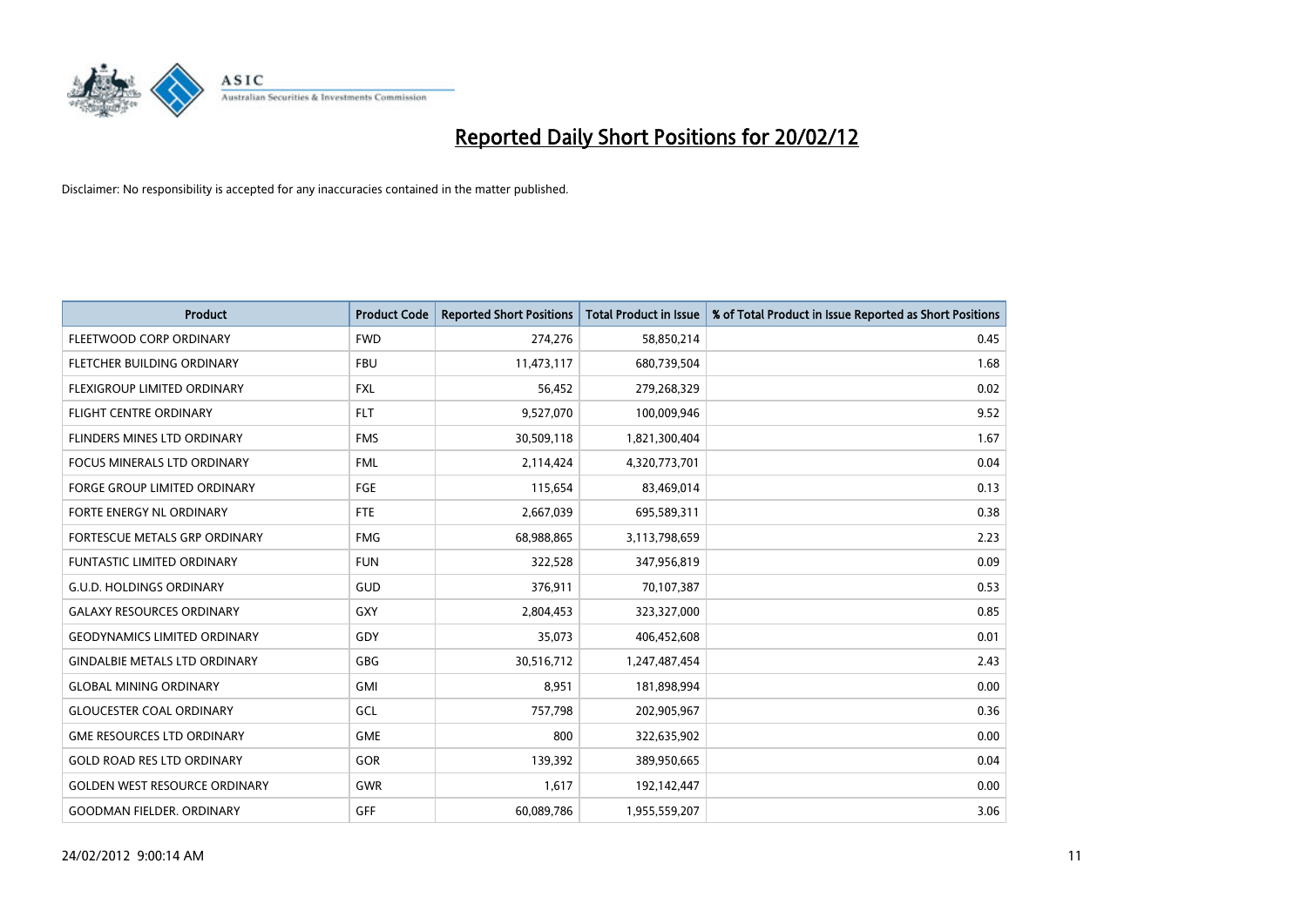

| <b>Product</b>                                   | <b>Product Code</b> | <b>Reported Short Positions</b> | <b>Total Product in Issue</b> | % of Total Product in Issue Reported as Short Positions |
|--------------------------------------------------|---------------------|---------------------------------|-------------------------------|---------------------------------------------------------|
| <b>GOODMAN GROUP STAPLED US PROHIBIT.</b>        | <b>GMG</b>          | 28,149,451                      | 7,699,816,741                 | 0.36                                                    |
| <b>GPT GROUP STAPLED SEC.</b>                    | <b>GPT</b>          | 16,652,548                      | 1,809,449,764                 | 0.90                                                    |
| <b>GRAINCORP LIMITED A CLASS ORDINARY</b>        | <b>GNC</b>          | 516,476                         | 198,318,900                   | 0.26                                                    |
| <b>GRANGE RESOURCES. ORDINARY</b>                | GRR                 | 1,080,452                       | 1,154,359,727                 | 0.09                                                    |
| <b>GREENCAP LIMITED ORDINARY</b>                 | GCG                 | 1                               | 262,515,385                   | 0.00                                                    |
| <b>GREENLAND MIN EN LTD ORDINARY</b>             | GGG                 | 3,387,514                       | 416,390,488                   | 0.80                                                    |
| <b>GROWTHPOINT PROPERTY ORD/UNIT STAPLED SEC</b> | GOZ                 | 163,648                         | 291,904,374                   | 0.05                                                    |
| <b>GRYPHON MINERALS LTD ORDINARY</b>             | GRY                 | 1,977,655                       | 348,164,983                   | 0.58                                                    |
| <b>GUILDFORD COAL LTD ORDINARY</b>               | <b>GUF</b>          | 1,610,782                       | 239,649,486                   | 0.66                                                    |
| <b>GUINNESS PEAT GROUP. CDI 1:1</b>              | <b>GPG</b>          | 100,054                         | 282,370,983                   | 0.04                                                    |
| <b>GUNNS LIMITED ORDINARY</b>                    | <b>GNS</b>          | 52,670,153                      | 848,401,559                   | 6.18                                                    |
| <b>GWA GROUP LTD ORDINARY</b>                    | GWA                 | 12,432,593                      | 301,525,014                   | 4.13                                                    |
| HARVEY NORMAN ORDINARY                           | <b>HVN</b>          | 77,481,648                      | 1,062,316,784                 | 7.30                                                    |
| HASTIE GROUP LIMITED ORDINARY                    | <b>HST</b>          | 163,556                         | 137,353,504                   | 0.11                                                    |
| HASTINGS DIVERSIFIED STAPLED SECURITY            | <b>HDF</b>          | 2,235,497                       | 530,001,072                   | 0.43                                                    |
| <b>HAVILAH RESOURCES NL ORDINARY</b>             | <b>HAV</b>          | 75,177                          | 101,311,223                   | 0.07                                                    |
| <b>HEARTWARE INT INC CDI 35:1</b>                | <b>HIN</b>          | 272,008                         | 43,772,855                    | 0.62                                                    |
| <b>HENDERSON GROUP CDI 1:1</b>                   | <b>HGG</b>          | 18,038,078                      | 662,714,927                   | 2.72                                                    |
| HFA HOLDINGS LIMITED ORDINARY                    | <b>HFA</b>          | 16,273                          | 117,332,831                   | 0.01                                                    |
| <b>HIGHLANDS PACIFIC ORDINARY</b>                | <b>HIG</b>          | 2,585,182                       | 686,082,148                   | 0.38                                                    |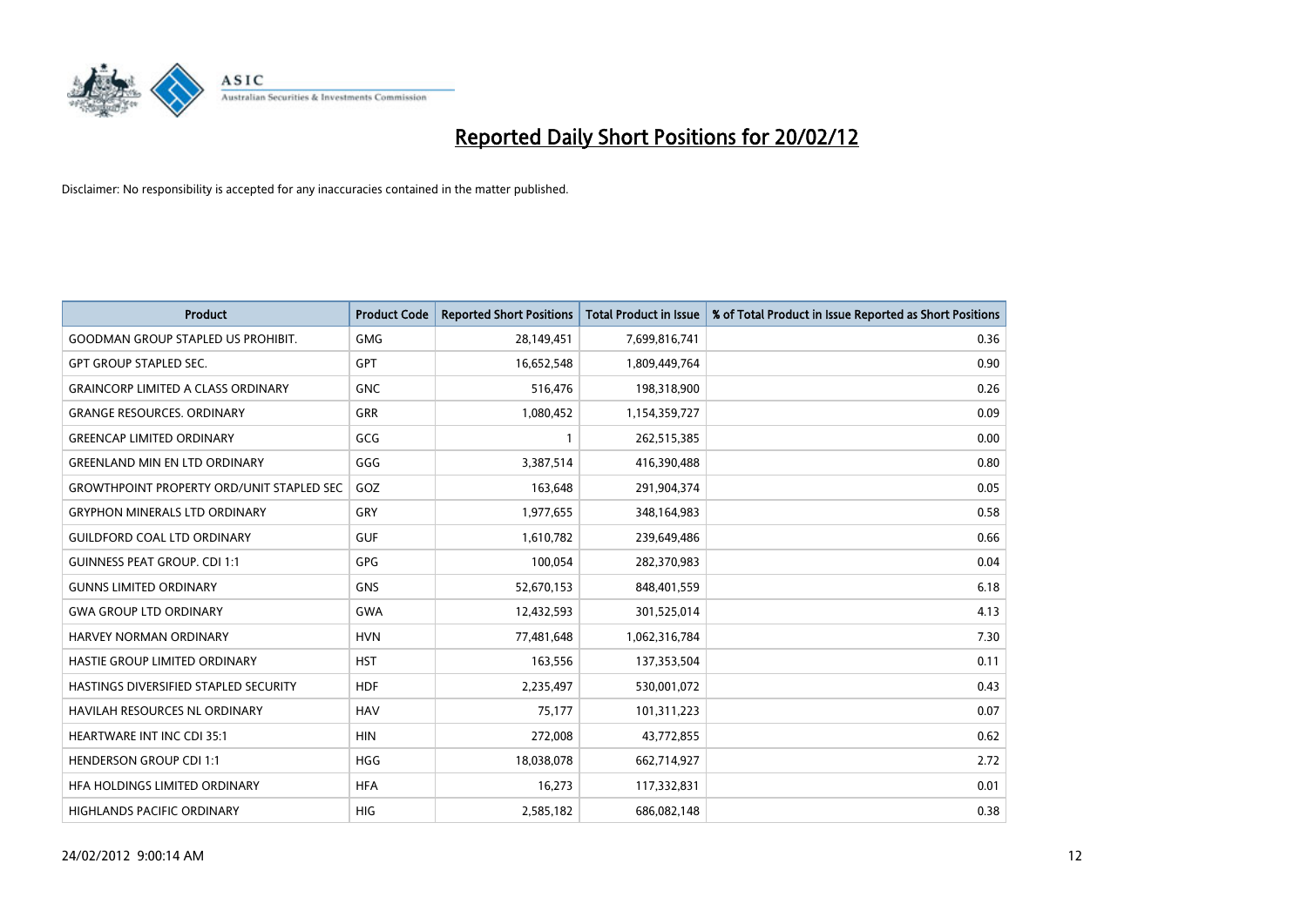

| <b>Product</b>                                | <b>Product Code</b> | <b>Reported Short Positions</b> | <b>Total Product in Issue</b> | % of Total Product in Issue Reported as Short Positions |
|-----------------------------------------------|---------------------|---------------------------------|-------------------------------|---------------------------------------------------------|
| HILLGROVE RES LTD ORDINARY                    | <b>HGO</b>          | 7,189,560                       | 793,698,575                   | 0.90                                                    |
| HILLS HOLDINGS LTD ORDINARY                   | HIL                 | 3,648,892                       | 246,349,244                   | 1.47                                                    |
| HORIZON OIL LIMITED ORDINARY                  | <b>HZN</b>          | 19,323,954                      | 1,130,811,515                 | 1.71                                                    |
| <b>IINET LIMITED ORDINARY</b>                 | <b>IIN</b>          | 116,874                         | 160,968,847                   | 0.07                                                    |
| <b>ILUKA RESOURCES ORDINARY</b>               | ILU                 | 20,573,702                      | 418,700,517                   | 4.91                                                    |
| <b>IMDEX LIMITED ORDINARY</b>                 | <b>IMD</b>          | 785,571                         | 205,055,435                   | 0.39                                                    |
| IMF (AUSTRALIA) LTD ORDINARY                  | <b>IMF</b>          | 362,690                         | 123,828,193                   | 0.28                                                    |
| IMX RESOURCES LTD ORDINARY                    | <b>IXR</b>          | 20,000                          | 262,612,803                   | 0.01                                                    |
| <b>INCITEC PIVOT ORDINARY</b>                 | IPL                 | 7,302,359                       | 1,628,730,107                 | 0.44                                                    |
| <b>INDEPENDENCE GROUP ORDINARY</b>            | <b>IGO</b>          | 7,153,165                       | 232,882,535                   | 3.05                                                    |
| INDOPHIL RESOURCES ORDINARY                   | <b>IRN</b>          | 1,057,924                       | 1,203,146,194                 | 0.07                                                    |
| <b>INDUSTREA LIMITED ORDINARY</b>             | IDL                 | 1,087,167                       | 368,992,435                   | 0.30                                                    |
| <b>INFIGEN ENERGY STAPLED SECURITIES</b>      | <b>IFN</b>          | 5,046,142                       | 762,265,972                   | 0.68                                                    |
| ING RE COM GROUP STAPLED SECURITIES           | ILF                 | 3,583                           | 441,029,194                   | 0.00                                                    |
| <b>INSURANCE AUSTRALIA ORDINARY</b>           | <b>IAG</b>          | 7,103,051                       | 2,079,034,021                 | 0.33                                                    |
| INTEGRA MINING LTD, ORDINARY                  | IGR                 | 5,384,719                       | 846,293,881                   | 0.64                                                    |
| <b>INTREPID MINES ORDINARY</b>                | IAU                 | 4,334,478                       | 524,390,041                   | 0.81                                                    |
| <b>INVESTA OFFICE FUND STAPLED SECURITIES</b> | <b>IOF</b>          | 2,403,931                       | 2,657,463,999                 | 0.09                                                    |
| <b>INVOCARE LIMITED ORDINARY</b>              | <b>IVC</b>          | 1,997,699                       | 110,030,298                   | 1.79                                                    |
| ION LIMITED ORDINARY                          | <b>ION</b>          | 164,453                         | 256,365,105                   | 0.06                                                    |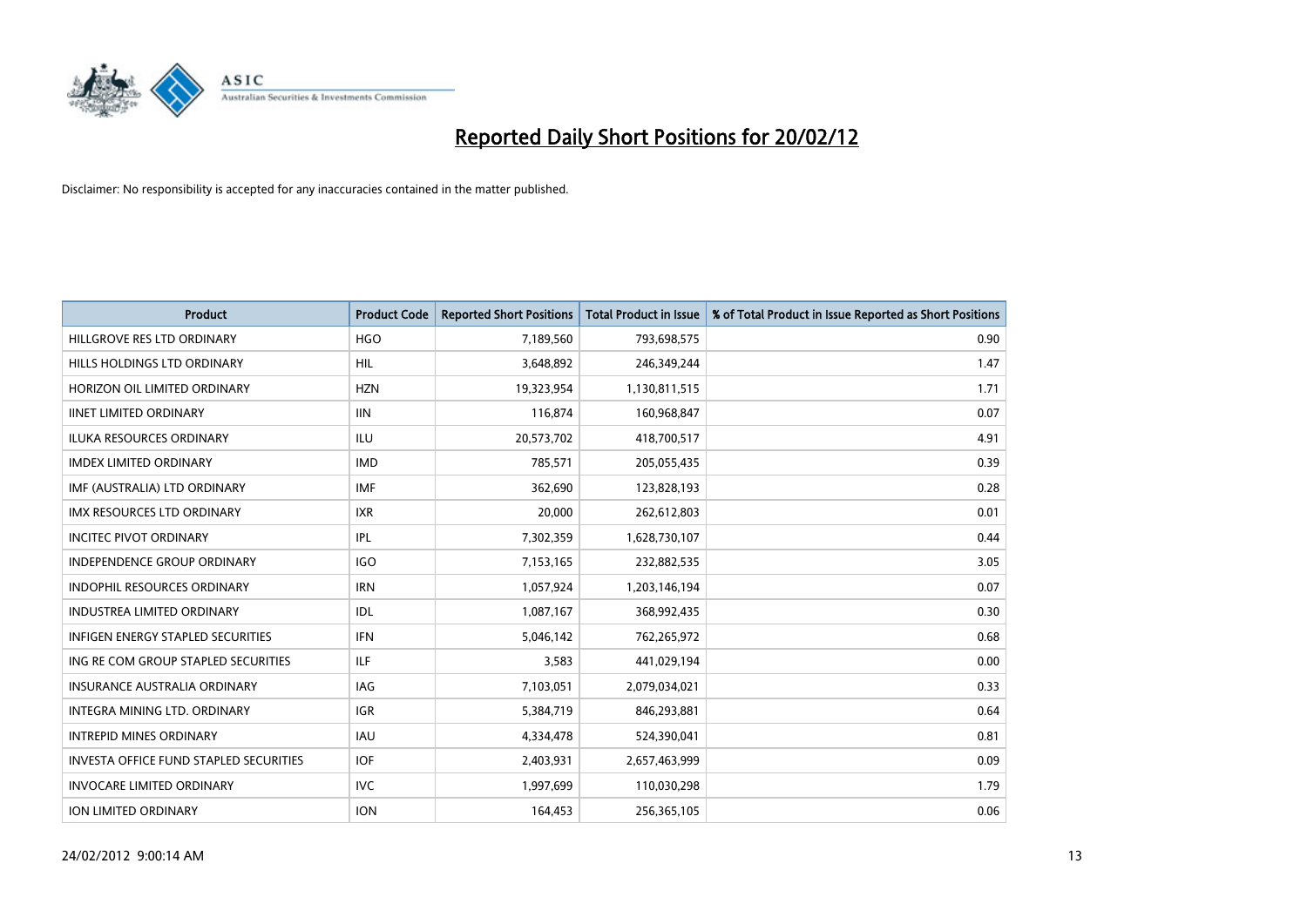

| <b>Product</b>                            | <b>Product Code</b> | <b>Reported Short Positions</b> | <b>Total Product in Issue</b> | % of Total Product in Issue Reported as Short Positions |
|-------------------------------------------|---------------------|---------------------------------|-------------------------------|---------------------------------------------------------|
| <b>IOOF HOLDINGS LTD ORDINARY</b>         | IFL                 | 917,311                         | 229,794,395                   | 0.40                                                    |
| IRESS MARKET TECH. ORDINARY               | <b>IRE</b>          | 1,780,546                       | 127,036,010                   | 1.40                                                    |
| <b>IRON ORE HOLDINGS ORDINARY</b>         | <b>IOH</b>          | 14,525                          | 166,087,005                   | 0.01                                                    |
| ISHARES MSCI AUS 200 ISHARES MSCI AUS 200 | IOZ                 | 68,438                          | 4,052,373                     | 1.69                                                    |
| ISHARES MSCI EM MKTS CDI 1:1              | IEM                 | 1,955                           | 425,700,000                   | 0.00                                                    |
| ISHARES S&P 500 CDI 1:1                   | <b>IVV</b>          | 1,238                           | 116,350,000                   | 0.00                                                    |
| ISHARES S&P HIGH DIV ISHARES S&P HIGH DIV | <b>IHD</b>          | 99.978                          | 2,703,027                     | 3.70                                                    |
| ISHARES SMALL ORDS ISHARES SMALL ORDS     | <b>ISO</b>          | 572,593                         | 5,403,165                     | 10.60                                                   |
| <b>IVANHOE AUSTRALIA ORDINARY</b>         | <b>IVA</b>          | 2,182,560                       | 552,385,295                   | 0.39                                                    |
| JAMES HARDIE INDUST CHESS DEPOSITARY INT  | <b>IHX</b>          | 15,662,647                      | 435,746,077                   | 3.57                                                    |
| <b>JAMESON RESOURCES ORDINARY</b>         | <b>JAL</b>          | 1,600,000                       | 154,783,676                   | 1.03                                                    |
| <b>JB HI-FI LIMITED ORDINARY</b>          | <b>IBH</b>          | 21,485,422                      | 98,833,643                    | 21.73                                                   |
| <b>JUPITER MINES ORDINARY</b>             | <b>IMS</b>          | 10,000                          | 1,806,834,044                 | 0.00                                                    |
| <b>KAGARA LTD ORDINARY</b>                | KZL                 | 15,744,355                      | 798,953,117                   | 1.96                                                    |
| KANGAROO RES LTD ORDINARY                 | <b>KRL</b>          | 2,435                           | 3,434,430,012                 | 0.00                                                    |
| KAROON GAS AUSTRALIA ORDINARY             | <b>KAR</b>          | 2,388,443                       | 221,420,769                   | 1.07                                                    |
| KATHMANDU HOLD LTD ORDINARY               | <b>KMD</b>          | 1,454,818                       | 200,000,000                   | 0.71                                                    |
| <b>KBL MINING LIMITED ORDINARY</b>        | <b>KBL</b>          | 1.820                           | 178,264,362                   | 0.00                                                    |
| <b>KEYBRIDGE CAPITAL ORDINARY</b>         | <b>KBC</b>          | 6,000                           | 172,070,564                   | 0.00                                                    |
| KINGSGATE CONSOLID. ORDINARY              | <b>KCN</b>          | 5,071,556                       | 140,956,241                   | 3.58                                                    |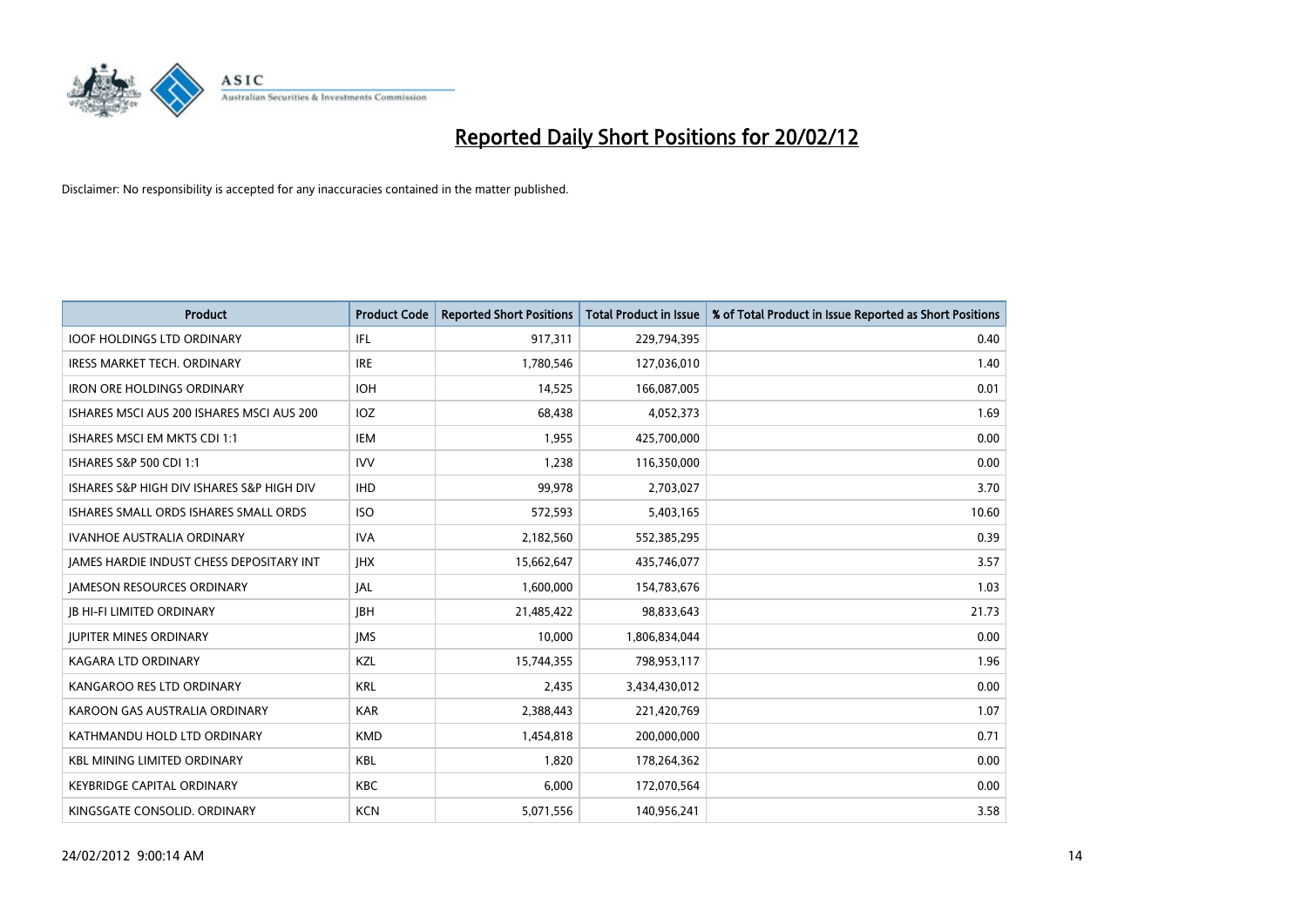

| <b>Product</b>                        | <b>Product Code</b> | <b>Reported Short Positions</b> | <b>Total Product in Issue</b> | % of Total Product in Issue Reported as Short Positions |
|---------------------------------------|---------------------|---------------------------------|-------------------------------|---------------------------------------------------------|
| KINGSROSE MINING LTD ORDINARY         | <b>KRM</b>          | 171,552                         | 273,095,189                   | 0.06                                                    |
| LEIGHTON HOLDINGS ORDINARY            | LEI                 | 7,012,432                       | 337,087,596                   | 2.06                                                    |
| LEND LEASE GROUP UNIT/ORD STAPLED     | LLC                 | 1,590,631                       | 571,804,090                   | 0.28                                                    |
| LINC ENERGY LTD ORDINARY              | <b>LNC</b>          | 14,960,318                      | 504,487,631                   | 2.94                                                    |
| LIQUEFIED NATURAL ORDINARY            | LNG                 | 281,227                         | 267,699,015                   | 0.10                                                    |
| LYNAS CORPORATION ORDINARY            | <b>LYC</b>          | 163,621,645                     | 1,714,346,913                 | 9.53                                                    |
| M2 TELECOMMUNICATION ORDINARY         | <b>MTU</b>          | 303,006                         | 124,543,385                   | 0.23                                                    |
| MACA LIMITED ORDINARY                 | <b>MLD</b>          | 952                             | 150,000,000                   | 0.00                                                    |
| <b>MACMAHON HOLDINGS ORDINARY</b>     | MAH                 | 4,177,041                       | 738,631,705                   | 0.57                                                    |
| MACO ATLAS ROADS GRP ORDINARY STAPLED | <b>MOA</b>          | 13,335,359                      | 464,279,594                   | 2.89                                                    |
| MACQUARIE GROUP LTD ORDINARY          | MQG                 | 8,184,789                       | 348,580,949                   | 2.32                                                    |
| MANHATTAN CORP LTD ORDINARY           | <b>MHC</b>          | 20,000                          | 93,330,398                    | 0.02                                                    |
| MARENGO MINING ORDINARY               | <b>MGO</b>          | 39,850                          | 1,002,399,863                 | 0.00                                                    |
| <b>MATRIX C &amp; E LTD ORDINARY</b>  | <b>MCE</b>          | 833,893                         | 77,081,507                    | 1.09                                                    |
| MCMILLAN SHAKESPEARE ORDINARY         | <b>MMS</b>          | 200,448                         | 70,639,319                    | 0.28                                                    |
| <b>MCPHERSON'S LTD ORDINARY</b>       | <b>MCP</b>          | 15,808                          | 72,401,758                    | 0.02                                                    |
| MEDUSA MINING LTD ORDINARY            | <b>MML</b>          | 2,312,128                       | 188,903,911                   | 1.22                                                    |
| MELBOURNE IT LIMITED ORDINARY         | <b>MLB</b>          | 136,142                         | 81,352,178                    | 0.17                                                    |
| MEO AUSTRALIA LTD ORDINARY            | <b>MEO</b>          | 2,148,549                       | 539,913,260                   | 0.39                                                    |
| <b>MERMAID MARINE ORDINARY</b>        | <b>MRM</b>          | 352,917                         | 217,833,136                   | 0.16                                                    |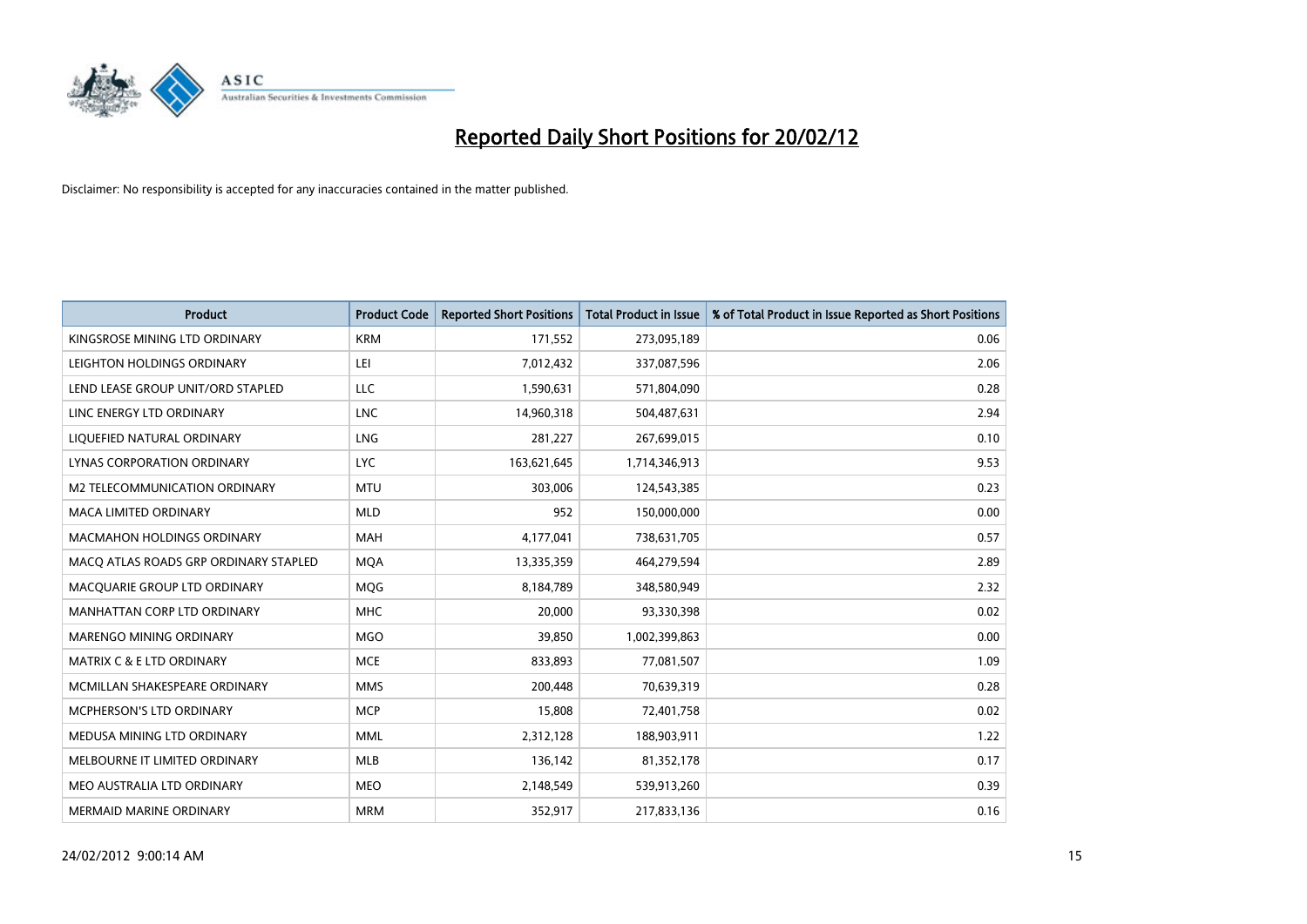

| <b>Product</b>                  | <b>Product Code</b> | <b>Reported Short Positions</b> | <b>Total Product in Issue</b> | % of Total Product in Issue Reported as Short Positions |
|---------------------------------|---------------------|---------------------------------|-------------------------------|---------------------------------------------------------|
| MESOBLAST LIMITED ORDINARY      | <b>MSB</b>          | 7,027,651                       | 284,478,361                   | 2.51                                                    |
| METALS X LIMITED ORDINARY       | <b>MLX</b>          | 765,340                         | 1,322,554,004                 | 0.07                                                    |
| METCASH LIMITED ORDINARY        | <b>MTS</b>          | 30,351,853                      | 771,345,864                   | 3.92                                                    |
| METGASCO LIMITED ORDINARY       | <b>MEL</b>          | 353,715                         | 338,592,672                   | 0.10                                                    |
| METMINCO LIMITED ORDINARY       | <b>MNC</b>          | 2,391,322                       | 1,749,541,573                 | 0.13                                                    |
| MHM METALS LIMITED ORDINARY     | <b>MHM</b>          | 44,647                          | 104,098,935                   | 0.05                                                    |
| MICLYN EXP OFFSHR ORDINARY      | <b>MIO</b>          | 16,692                          | 278,515,705                   | 0.01                                                    |
| MINCOR RESOURCES NL ORDINARY    | <b>MCR</b>          | 1,359,586                       | 195,818,871                   | 0.68                                                    |
| MINERAL DEPOSITS ORDINARY       | <b>MDL</b>          | 198,894                         | 83,538,786                    | 0.24                                                    |
| MINERAL RESOURCES, ORDINARY     | <b>MIN</b>          | 753,735                         | 184,698,489                   | 0.41                                                    |
| MIRABELA NICKEL LTD ORDINARY    | <b>MBN</b>          | 11,185,143                      | 492,516,163                   | 2.27                                                    |
| MIRVAC GROUP STAPLED SECURITIES | <b>MGR</b>          | 3,177,092                       | 3,416,996,915                 | 0.09                                                    |
| MOLOPO ENERGY LTD ORDINARY      | <b>MPO</b>          | 1,254,892                       | 245,579,810                   | 0.49                                                    |
| MOLY MINES LIMITED ORDINARY     | <b>MOL</b>          | 119,719                         | 384,893,989                   | 0.03                                                    |
| MONADELPHOUS GROUP ORDINARY     | <b>MND</b>          | 1,573,332                       | 88,674,327                    | 1.76                                                    |
| MORTGAGE CHOICE LTD ORDINARY    | <b>MOC</b>          | 2,238,237                       | 119,948,255                   | 1.87                                                    |
| MOUNT GIBSON IRON ORDINARY      | <b>MGX</b>          | 4,996,791                       | 1,082,570,693                 | 0.44                                                    |
| MSF SUGAR LIMITED ORDINARY      | <b>MSF</b>          | 9,722                           | 69,248,422                    | 0.01                                                    |
| MULTIPLEX SITES SITES           | <b>MXUPA</b>        | 22                              | 4,500,000                     | 0.00                                                    |
| MURCHISON METALS LTD ORDINARY   | <b>MMX</b>          | 4,954,339                       | 444,447,777                   | 1.11                                                    |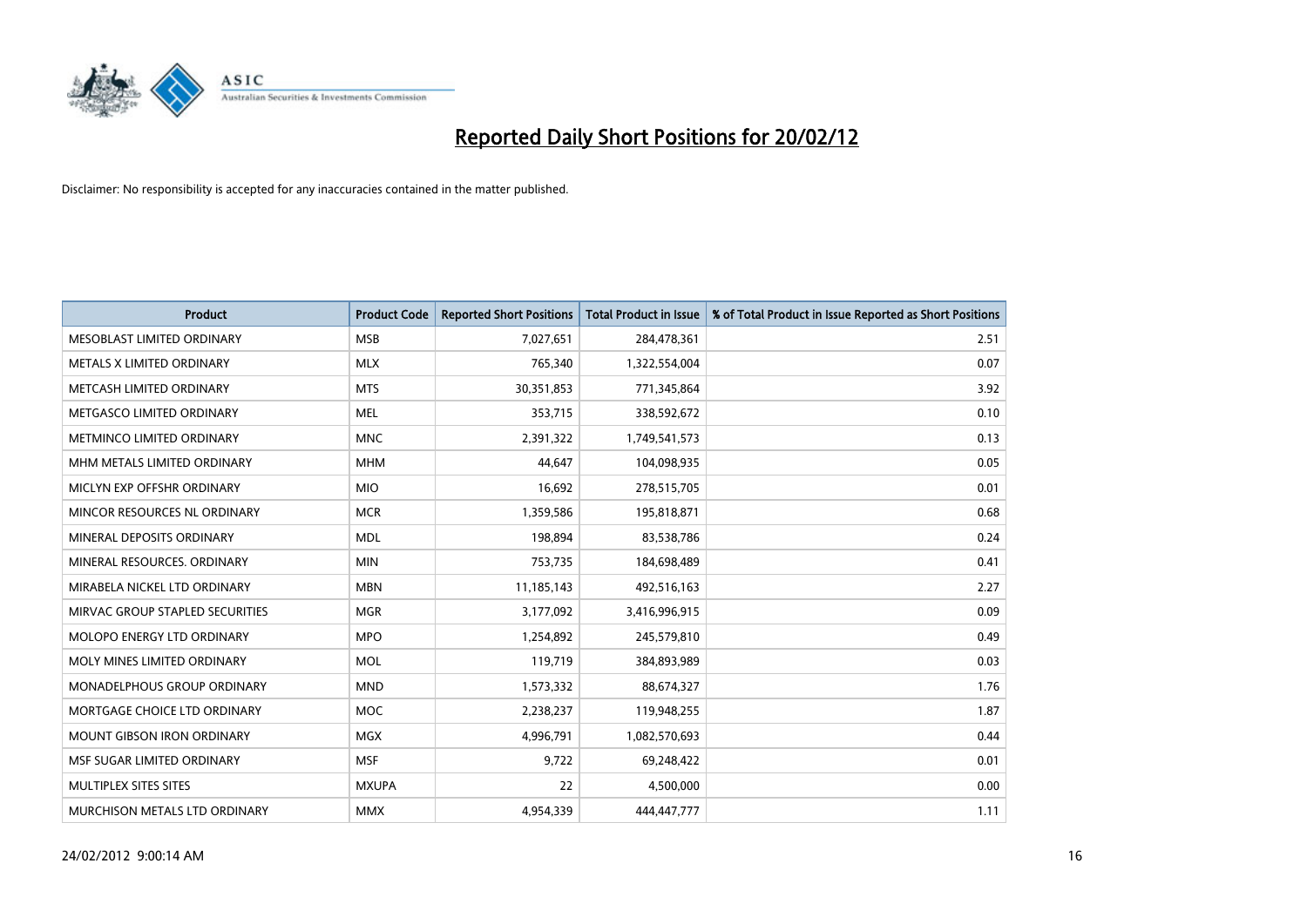

| Product                           | <b>Product Code</b> | <b>Reported Short Positions</b> | <b>Total Product in Issue</b> | % of Total Product in Issue Reported as Short Positions |
|-----------------------------------|---------------------|---------------------------------|-------------------------------|---------------------------------------------------------|
| <b>MYER HOLDINGS LTD ORDINARY</b> | <b>MYR</b>          | 70,645,210                      | 583,384,551                   | 12.08                                                   |
| <b>MYSTATE LIMITED ORDINARY</b>   | <b>MYS</b>          | 1,402                           | 86,963,862                    | 0.00                                                    |
| NATIONAL AUST. BANK ORDINARY      | <b>NAB</b>          | 13,934,836                      | 2,238,777,689                 | 0.60                                                    |
| NATURAL FUEL LIMITED ORDINARY     | <b>NFL</b>          | 1                               | 1,121,912                     | 0.00                                                    |
| NAVIGATOR RESOURCES ORDINARY      | <b>NAV</b>          | 500                             | 2,222,216,576                 | 0.00                                                    |
| NAVITAS LIMITED ORDINARY          | <b>NVT</b>          | 6,817,512                       | 375,318,628                   | 1.80                                                    |
| NEPTUNE MARINE ORDINARY           | <b>NMS</b>          | 182,253                         | 1,748,545,632                 | 0.01                                                    |
| NEW GUINEA ENERGY ORDINARY        | <b>NGE</b>          | 30,700,000                      | 846,541,193                   | 3.63                                                    |
| NEW HOPE CORPORATION ORDINARY     | <b>NHC</b>          | 10,522                          | 830,411,534                   | 0.00                                                    |
| NEWCREST MINING ORDINARY          | <b>NCM</b>          | 3,531,833                       | 764,960,000                   | 0.44                                                    |
| NEWS CORP A NON-VOTING CDI        | <b>NWSLV</b>        | 1,318,067                       | 1,675,364,257                 | 0.07                                                    |
| NEWS CORP B VOTING CDI            | <b>NWS</b>          | 2,990,158                       | 798,520,953                   | 0.39                                                    |
| NEXBIS LIMITED ORDINARY           | <b>NBS</b>          | 63,733                          | 798,356,704                   | 0.01                                                    |
| NEXTDC LIMITED ORDINARY           | <b>NXT</b>          | 7,089                           | 123,533,558                   | 0.01                                                    |
| NEXUS ENERGY LIMITED ORDINARY     | <b>NXS</b>          | 4,605,234                       | 1,326,821,159                 | 0.33                                                    |
| NIB HOLDINGS LIMITED ORDINARY     | <b>NHF</b>          | 122,005                         | 466,502,955                   | 0.02                                                    |
| NIDO PETROLEUM ORDINARY           | <b>NDO</b>          | 78,564                          | 1,389,163,151                 | 0.01                                                    |
| NKWE PLATINUM 10C US COMMON       | <b>NKP</b>          | 5,190                           | 559,651,184                   | 0.00                                                    |
| NOBLE MINERAL RES ORDINARY        | <b>NMG</b>          | 2,686,716                       | 529,620,653                   | 0.51                                                    |
| NORTHERN IRON LTD ORDINARY        | <b>NFE</b>          | 1,247,246                       | 369,980,113                   | 0.33                                                    |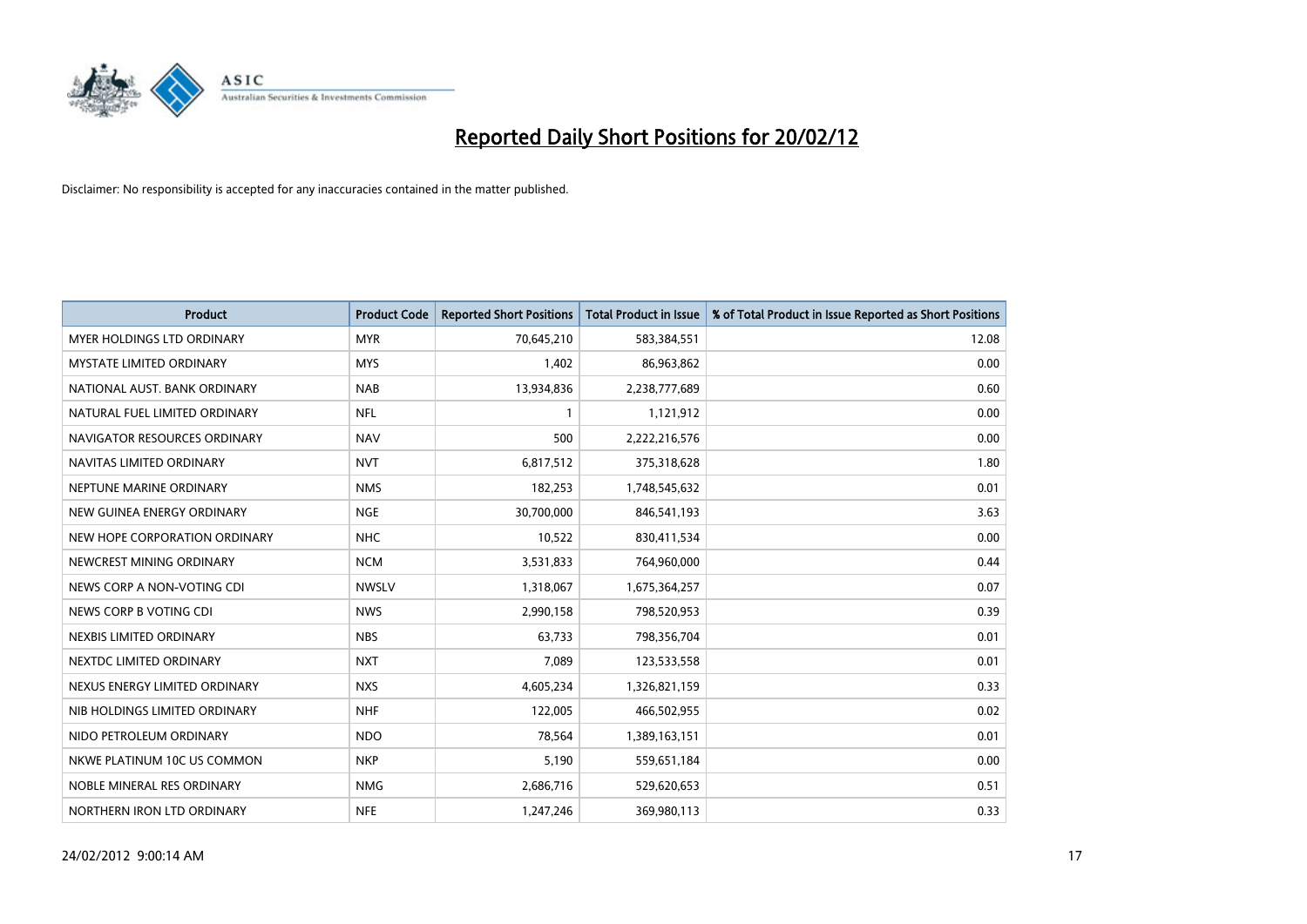

| <b>Product</b>                        | <b>Product Code</b> | <b>Reported Short Positions</b> | <b>Total Product in Issue</b> | % of Total Product in Issue Reported as Short Positions |
|---------------------------------------|---------------------|---------------------------------|-------------------------------|---------------------------------------------------------|
| NORTHERN STAR ORDINARY                | <b>NST</b>          | 44,786                          | 352,170,706                   | 0.01                                                    |
| NRW HOLDINGS LIMITED ORDINARY         | <b>NWH</b>          | 285,756                         | 278,888,011                   | 0.10                                                    |
| NUFARM LIMITED ORDINARY               | <b>NUF</b>          | 4,146,102                       | 262,018,057                   | 1.59                                                    |
| OAKTON LIMITED ORDINARY               | <b>OKN</b>          | 827,213                         | 93,800,235                    | 0.88                                                    |
| OCEANAGOLD CORP. CHESS DEPOSITARY INT | <b>OGC</b>          | 968,937                         | 262,741,602                   | 0.35                                                    |
| OCEANIA CAPITAL LTD ORDINARY          | <b>OCP</b>          | 2,500                           | 25,677,757                    | 0.01                                                    |
| OIL SEARCH LTD ORDINARY               | OSH                 | 7,257,121                       | 1,325,155,171                 | 0.53                                                    |
| OM HOLDINGS LIMITED ORDINARY          | OMH                 | 5,880,182                       | 504,105,150                   | 1.17                                                    |
| <b>ONESTEEL LIMITED ORDINARY</b>      | OST                 | 79,888,158                      | 1,342,393,583                 | 5.95                                                    |
| ORICA LIMITED ORDINARY                | ORI                 | 4,607,958                       | 365,007,037                   | 1.29                                                    |
| ORIGIN ENERGY ORDINARY                | <b>ORG</b>          | 3,908,093                       | 1,086,170,422                 | 0.35                                                    |
| OROCOBRE LIMITED ORDINARY             | <b>ORE</b>          | 81,711                          | 103,195,029                   | 0.08                                                    |
| OROTONGROUP LIMITED ORDINARY          | ORL                 | 85,935                          | 40,880,902                    | 0.21                                                    |
| OTTO ENERGY LIMITED ORDINARY          | <b>OEL</b>          | 109,204                         | 1,138,290,071                 | 0.01                                                    |
| <b>OZ MINERALS ORDINARY</b>           | OZL                 | 8,718,944                       | 314,821,850                   | 2.76                                                    |
| <b>PACIFIC BRANDS ORDINARY</b>        | <b>PBG</b>          | 7,357,267                       | 912,915,695                   | 0.82                                                    |
| PALADIN ENERGY LTD ORDINARY           | PDN                 | 31,240,478                      | 835,645,290                   | 3.73                                                    |
| PANAUST LIMITED ORDINARY              | <b>PNA</b>          | 10,960,536                      | 596,859,292                   | 1.83                                                    |
| PANORAMIC RESOURCES ORDINARY          | PAN                 | 1,300,170                       | 207,050,710                   | 0.63                                                    |
| PAPERLINX LIMITED ORDINARY            | <b>PPX</b>          | 12,359,344                      | 609,280,761                   | 2.02                                                    |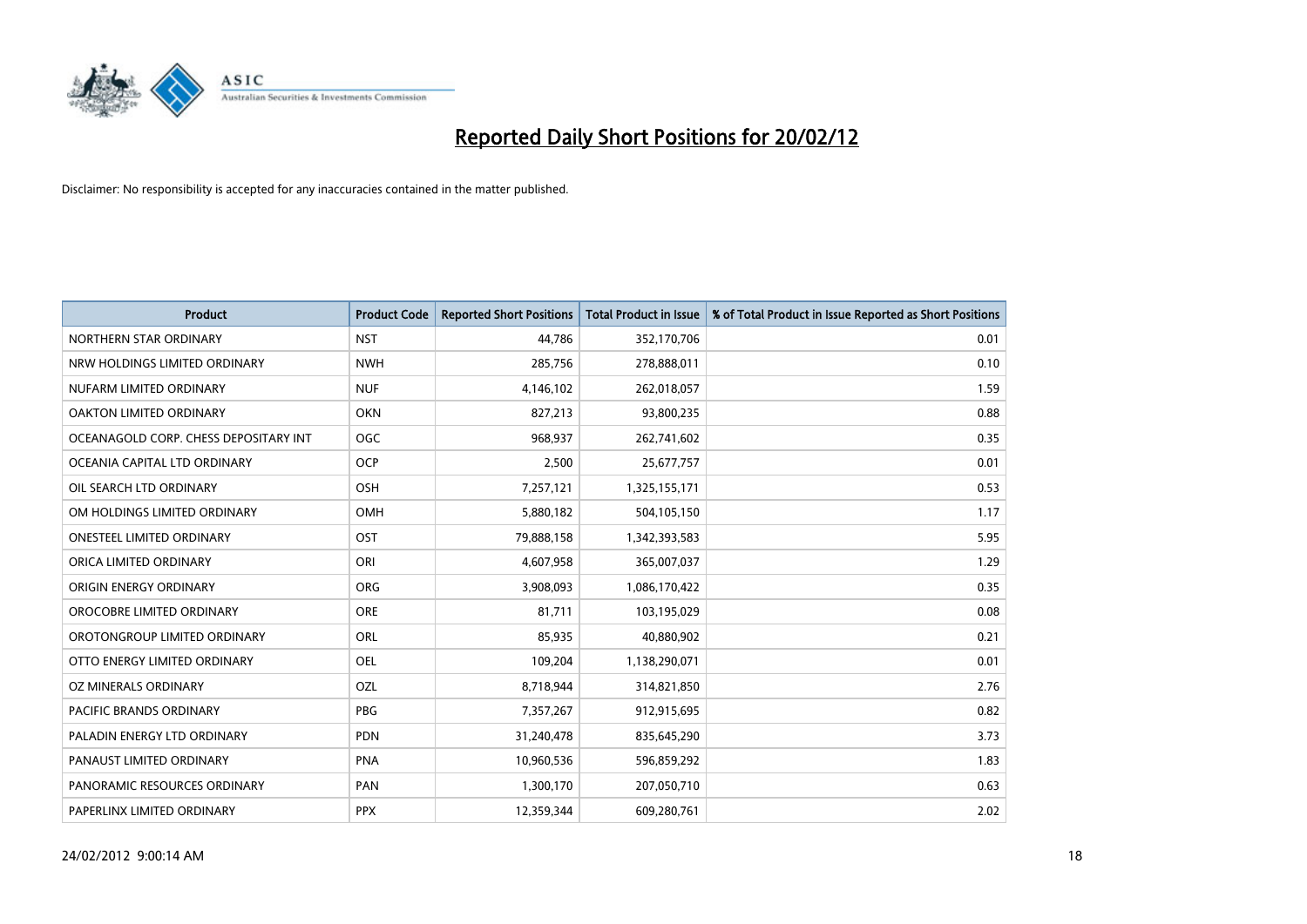

| <b>Product</b>                | <b>Product Code</b> | <b>Reported Short Positions</b> | <b>Total Product in Issue</b> | % of Total Product in Issue Reported as Short Positions |
|-------------------------------|---------------------|---------------------------------|-------------------------------|---------------------------------------------------------|
| PAPILLON RES LTD ORDINARY     | PIR                 | 32,700                          | 236,770,032                   | 0.01                                                    |
| PATTIES FOODS LTD ORDINARY    | PFL                 |                                 | 138,989,223                   | 0.00                                                    |
| PEET LIMITED ORDINARY         | <b>PPC</b>          | 65,054                          | 320,170,604                   | 0.02                                                    |
| PENINSULA ENERGY LTD ORDINARY | <b>PEN</b>          | 6,332,484                       | 2,136,325,262                 | 0.29                                                    |
| PERILYA LIMITED ORDINARY      | PEM                 | 106,767                         | 769,316,426                   | 0.01                                                    |
| PERPETUAL LIMITED ORDINARY    | PPT                 | 2,285,020                       | 41,980,678                    | 5.44                                                    |
| PERSEUS MINING LTD ORDINARY   | <b>PRU</b>          | 4,200,830                       | 457,502,088                   | 0.91                                                    |
| PETSEC ENERGY ORDINARY        | <b>PSA</b>          | 223,332                         | 235,283,622                   | 0.09                                                    |
| PHARMAXIS LTD ORDINARY        | <b>PXS</b>          | 2,182,280                       | 305,890,989                   | 0.71                                                    |
| PHOTON GROUP LTD ORDINARY     | PGA                 | 250,510                         | 1,540,886,866                 | 0.02                                                    |
| PLATINUM ASSET ORDINARY       | <b>PTM</b>          | 8,191,610                       | 561,347,878                   | 1.44                                                    |
| PLATINUM AUSTRALIA ORDINARY   | <b>PLA</b>          | 1,361,001                       | 498,718,043                   | 0.27                                                    |
| PLATINUM CAPITAL LTD ORDINARY | <b>PMC</b>          | $\mathbf{1}$                    | 165,756,878                   | 0.00                                                    |
| PMI GOLD CORP CDI 1:1         | <b>PVM</b>          | 29,015                          | 56,771,872                    | 0.05                                                    |
| PMP LIMITED ORDINARY          | <b>PMP</b>          | 29,265                          | 326,543,596                   | 0.01                                                    |
| PORT BOUVARD LIMITED ORDINARY | PBD                 | 6,754                           | 593,868,295                   | 0.00                                                    |
| PREMIER INVESTMENTS ORDINARY  | <b>PMV</b>          | 579,306                         | 155,062,831                   | 0.36                                                    |
| PRIMA BIOMED LTD ORDINARY     | <b>PRR</b>          | 5,348,402                       | 1,064,563,388                 | 0.50                                                    |
| PRIMARY HEALTH CARE ORDINARY  | <b>PRY</b>          | 10,267,680                      | 500,336,679                   | 2.04                                                    |
| PRIME MEDIA GRP LTD ORDINARY  | <b>PRT</b>          | 2                               | 366,330,303                   | 0.00                                                    |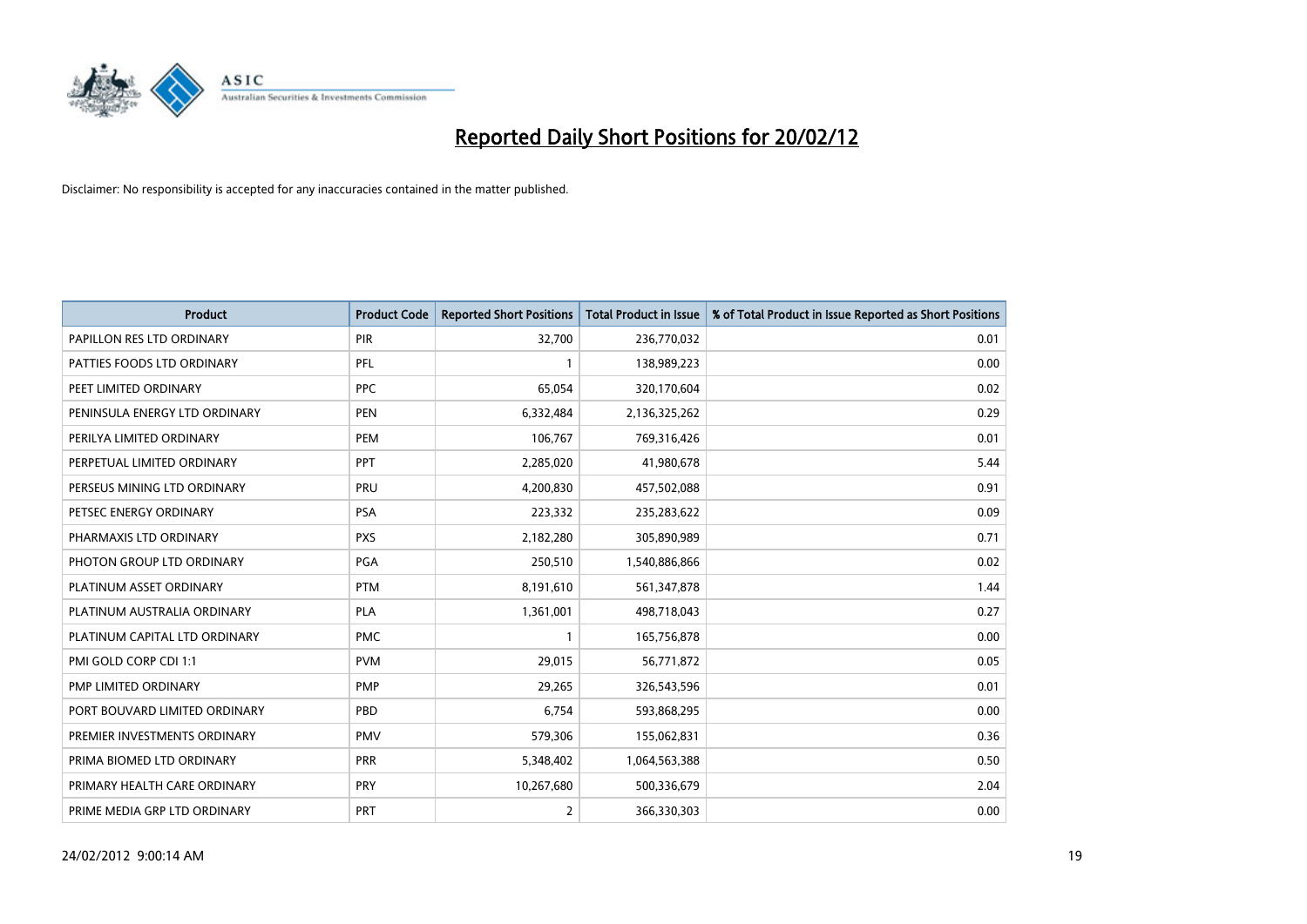

| <b>Product</b>                      | <b>Product Code</b> | <b>Reported Short Positions</b> | <b>Total Product in Issue</b> | % of Total Product in Issue Reported as Short Positions |
|-------------------------------------|---------------------|---------------------------------|-------------------------------|---------------------------------------------------------|
| PRIMEAG AUSTRALIA ORDINARY          | PAG                 | 18,797                          | 266,394,444                   | 0.01                                                    |
| PROGEN PHARMACEUTIC ORDINARY        | PGL                 | 151,596                         | 24,709,097                    | 0.61                                                    |
| PROGRAMMED ORDINARY                 | <b>PRG</b>          | 529,955                         | 118,173,778                   | 0.43                                                    |
| <b>PSIVIDA CORP CDI 1:1</b>         | <b>PVA</b>          | 6,878                           | 8,961,741                     | 0.08                                                    |
| <b>QANTAS AIRWAYS ORDINARY</b>      | QAN                 | 38,260,806                      | 2,265,123,620                 | 1.69                                                    |
| OBE INSURANCE GROUP ORDINARY        | <b>OBE</b>          | 20,300,296                      | 1,115,545,692                 | 1.81                                                    |
| OR NATIONAL LIMITED ORDINARY        | QRN                 | 15,283,570                      | 2,440,000,000                 | 0.63                                                    |
| ORXPHARMA LTD ORDINARY              | QRX                 | 617,765                         | 144,431,648                   | 0.42                                                    |
| <b>OUBE LOGISTICS HLDG ORDINARY</b> | <b>QUB</b>          | 4,317,515                       | 889,404,644                   | 0.47                                                    |
| RAMELIUS RESOURCES ORDINARY         | <b>RMS</b>          | 599,401                         | 335,775,519                   | 0.19                                                    |
| RAMSAY HEALTH CARE ORDINARY         | <b>RHC</b>          | 1,654,882                       | 202,081,252                   | 0.78                                                    |
| <b>RCR TOMLINSON ORDINARY</b>       | <b>RCR</b>          | 82,111                          | 133,525,516                   | 0.06                                                    |
| <b>REA GROUP ORDINARY</b>           | <b>REA</b>          | 342,543                         | 131,714,699                   | 0.25                                                    |
| <b>RECKON LIMITED ORDINARY</b>      | <b>RKN</b>          | 852,312                         | 132,839,672                   | 0.65                                                    |
| <b>RED 5 LIMITED ORDINARY</b>       | <b>RED</b>          | 62,138                          | 128,412,536                   | 0.05                                                    |
| <b>RED FORK ENERGY ORDINARY</b>     | <b>RFE</b>          | 81,935                          | 310,229,853                   | 0.02                                                    |
| REDBANK ENERGY LTD ORDINARY         | AEJ                 | 19                              | 786,287                       | 0.00                                                    |
| REED RESOURCES LTD ORDINARY         | <b>RDR</b>          | 268,204                         | 264,742,501                   | 0.10                                                    |
| <b>REGIS RESOURCES ORDINARY</b>     | <b>RRL</b>          | 2,051,815                       | 439,105,092                   | 0.44                                                    |
| RESMED INC CDI 10:1                 | <b>RMD</b>          | 7,757,410                       | 1,556,242,300                 | 0.50                                                    |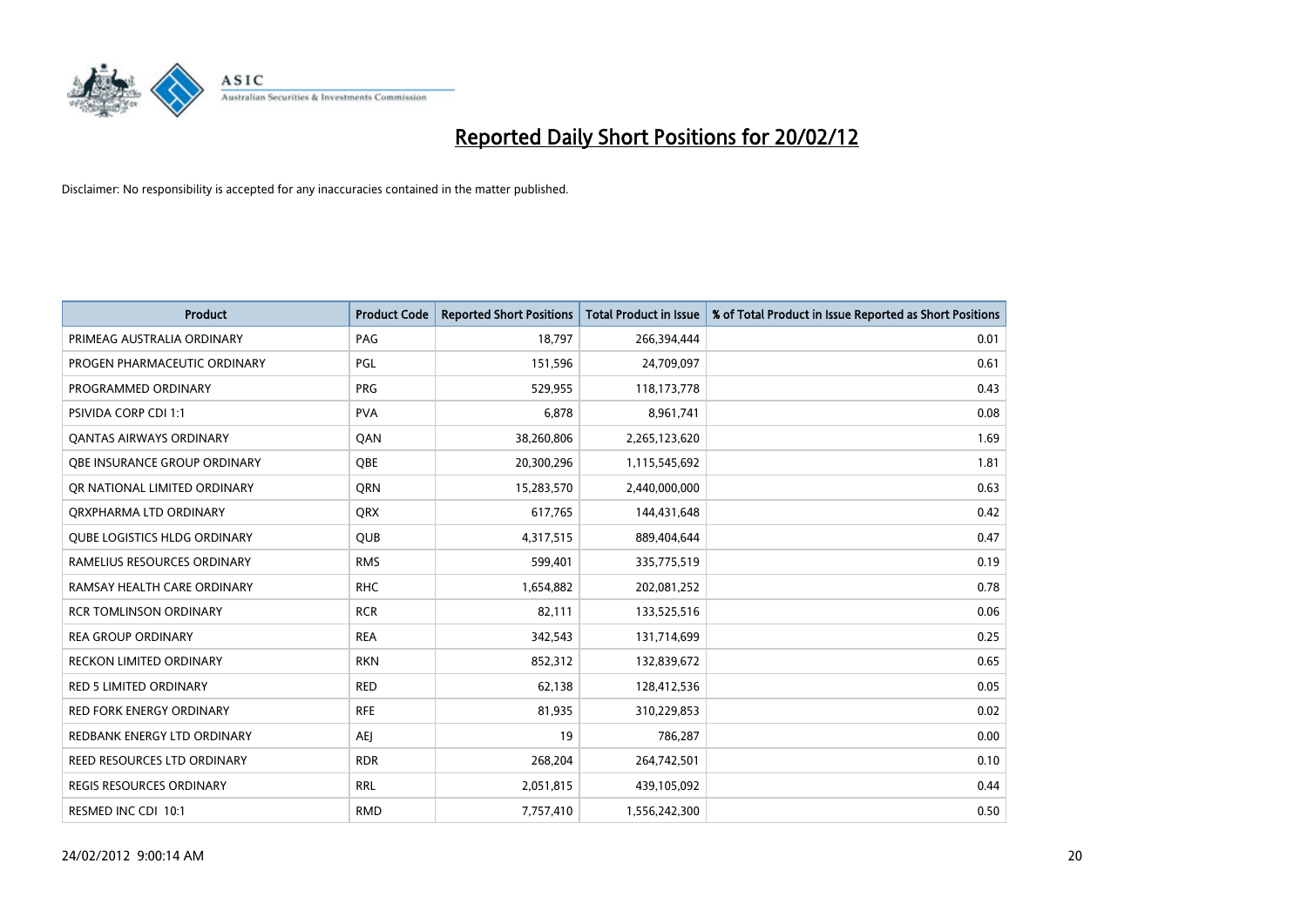

| <b>Product</b>                      | <b>Product Code</b> | <b>Reported Short Positions</b> | <b>Total Product in Issue</b> | % of Total Product in Issue Reported as Short Positions |
|-------------------------------------|---------------------|---------------------------------|-------------------------------|---------------------------------------------------------|
| <b>RESOLUTE MINING ORDINARY</b>     | <b>RSG</b>          | 2,013,696                       | 655,620,461                   | 0.30                                                    |
| RESOURCE AND INVEST. ORDINARY       | <b>RNI</b>          | 250,000                         | 124,984,308                   | 0.20                                                    |
| <b>RESOURCE GENERATION ORDINARY</b> | <b>RES</b>          | 166,516                         | 262,895,652                   | 0.06                                                    |
| RETAIL FOOD GROUP ORDINARY          | <b>RFG</b>          | 40                              | 108,229,282                   | 0.00                                                    |
| REVERSE CORP LIMITED ORDINARY       | <b>REF</b>          | 26,041                          | 92,382,175                    | 0.03                                                    |
| REX MINERALS LIMITED ORDINARY       | <b>RXM</b>          | 919,742                         | 153,635,519                   | 0.59                                                    |
| RHG LIMITED ORDINARY                | <b>RHG</b>          | 31,776                          | 308,483,177                   | 0.01                                                    |
| RIALTO ENERGY ORDINARY              | <b>RIA</b>          | 22,560,161                      | 431,256,264                   | 5.23                                                    |
| RIO TINTO LIMITED ORDINARY          | <b>RIO</b>          | 21,720,850                      | 435,758,720                   | 4.94                                                    |
| <b>RIVERCITY MOTORWAY STAPLED</b>   | <b>RCY</b>          | 132,000                         | 957,010,115                   | 0.01                                                    |
| ROC OIL COMPANY ORDINARY            | <b>ROC</b>          | 1,582,144                       | 682,506,352                   | 0.23                                                    |
| ROYAL WOLF HOLDINGS ORDINARY        | <b>RWH</b>          | 60,000                          | 100,387,052                   | 0.06                                                    |
| SAI GLOBAL LIMITED ORDINARY         | SAI                 | 1,827,004                       | 202,365,305                   | 0.92                                                    |
| SALMAT LIMITED ORDINARY             | <b>SLM</b>          | 411,532                         | 159,802,174                   | 0.25                                                    |
| SAMSON OIL & GAS LTD ORDINARY       | SSN                 | 1,883,710                       | 1,751,362,420                 | 0.10                                                    |
| SANDFIRE RESOURCES ORDINARY         | <b>SFR</b>          | 2,066,280                       | 151,063,635                   | 1.35                                                    |
| <b>SANTOS LTD ORDINARY</b>          | <b>STO</b>          | 13,739,311                      | 942,270,040                   | 1.45                                                    |
| SARACEN MINERAL ORDINARY            | <b>SAR</b>          | 247,789                         | 593,993,240                   | 0.04                                                    |
| SEDGMAN LIMITED ORDINARY            | <b>SDM</b>          | 235,109                         | 212,215,619                   | 0.11                                                    |
| SEEK LIMITED ORDINARY               | <b>SEK</b>          | 22,553,009                      | 337,101,307                   | 6.66                                                    |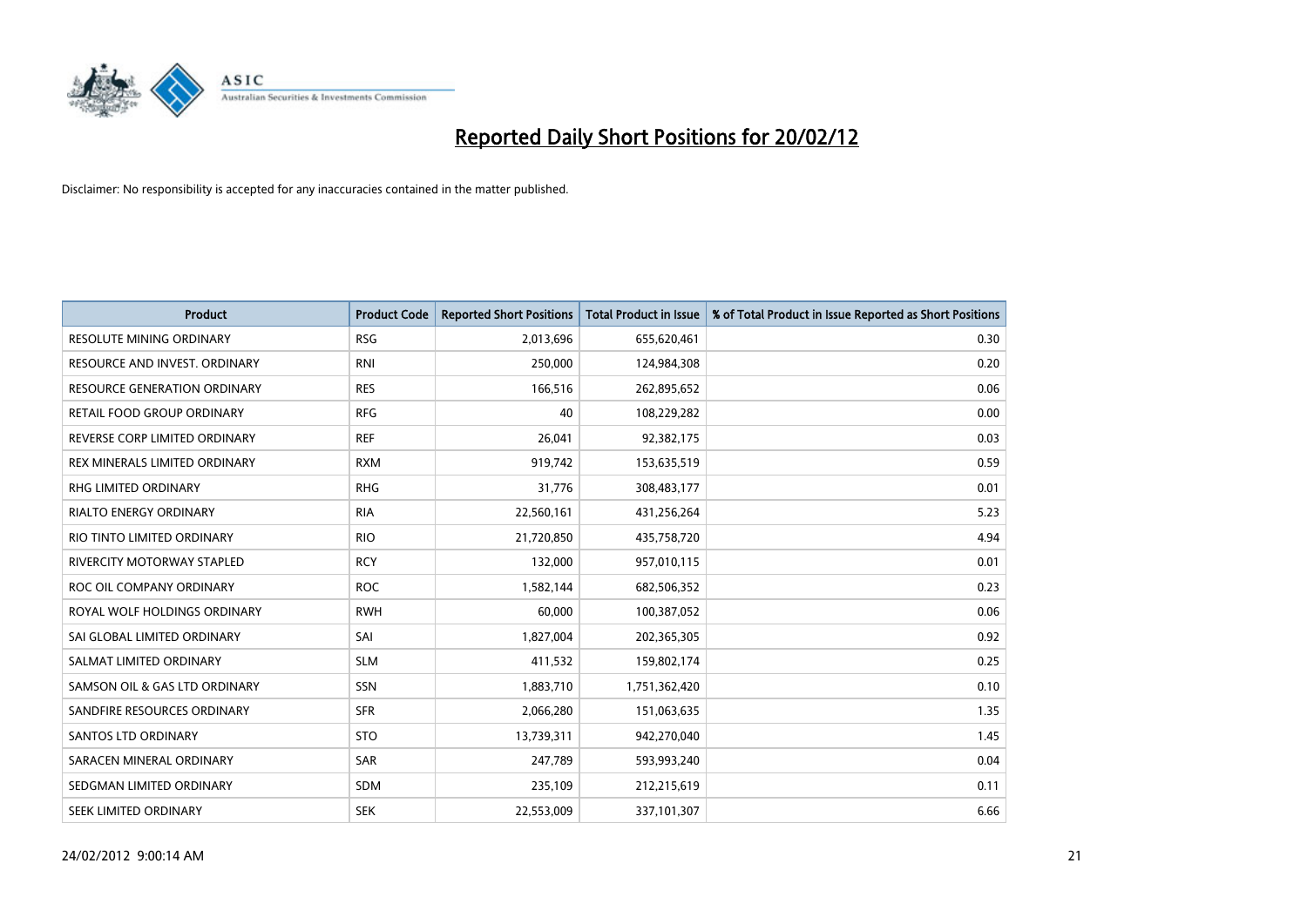

| <b>Product</b>                           | <b>Product Code</b> | <b>Reported Short Positions</b> | <b>Total Product in Issue</b> | % of Total Product in Issue Reported as Short Positions |
|------------------------------------------|---------------------|---------------------------------|-------------------------------|---------------------------------------------------------|
| SEGUE RESOURCES ORDINARY                 | <b>SEG</b>          | 1,000,000                       | 462,048,756                   | 0.22                                                    |
| SELECT HARVESTS ORDINARY                 | <b>SHV</b>          | 14,041                          | 56,392,664                    | 0.02                                                    |
| SENETAS CORPORATION ORDINARY             | <b>SEN</b>          | 756,999                         | 463,105,195                   | 0.16                                                    |
| SENEX ENERGY LIMITED ORDINARY            | <b>SXY</b>          | 397,516                         | 923,797,416                   | 0.04                                                    |
| SERVCORP LIMITED ORDINARY                | SRV                 | 26,783                          | 98,440,807                    | 0.03                                                    |
| SERVICE STREAM ORDINARY                  | <b>SSM</b>          | 352,465                         | 283,418,867                   | 0.12                                                    |
| SEVEN GROUP HOLDINGS ORDINARY            | <b>SVW</b>          | 524,607                         | 306,410,281                   | 0.17                                                    |
| SEVEN WEST MEDIA LTD ORDINARY            | <b>SWM</b>          | 6,303,465                       | 645,719,542                   | 0.98                                                    |
| SIGMA PHARMACEUTICAL ORDINARY            | <b>SIP</b>          | 13,642,682                      | 1,178,626,572                 | 1.17                                                    |
| SILEX SYSTEMS ORDINARY                   | <b>SLX</b>          | 588,332                         | 170,133,997                   | 0.34                                                    |
| SILVER LAKE RESOURCE ORDINARY            | <b>SLR</b>          | 559,508                         | 220,264,064                   | 0.26                                                    |
| SIMS METAL MGMT LTD ORDINARY             | <b>SGM</b>          | 5,760,177                       | 205,851,182                   | 2.77                                                    |
| SINGAPORE TELECOMM. CHESS DEPOSITARY INT | SGT                 | 8,813,603                       | 183,608,625                   | 4.79                                                    |
| SIRIUS RESOURCES NL ORDINARY             | <b>SIR</b>          | 82,500                          | 150,934,586                   | 0.05                                                    |
| SIRTEX MEDICAL ORDINARY                  | <b>SRX</b>          | 50                              | 55,768,136                    | 0.00                                                    |
| SKILLED GROUP LTD ORDINARY               | <b>SKE</b>          | 40,288                          | 233,487,276                   | 0.01                                                    |
| SKY CITY ENTERTAIN, ORDINARY             | <b>SKC</b>          | 867                             | 576,958,340                   | 0.00                                                    |
| SKY NETWORK ORDINARY                     | <b>SKT</b>          | 364,000                         | 389,139,785                   | 0.09                                                    |
| SMS MANAGEMENT, ORDINARY                 | <b>SMX</b>          | 614,001                         | 68,290,180                    | 0.91                                                    |
| SONIC HEALTHCARE ORDINARY                | <b>SHL</b>          | 7,872,027                       | 389,969,875                   | 2.01                                                    |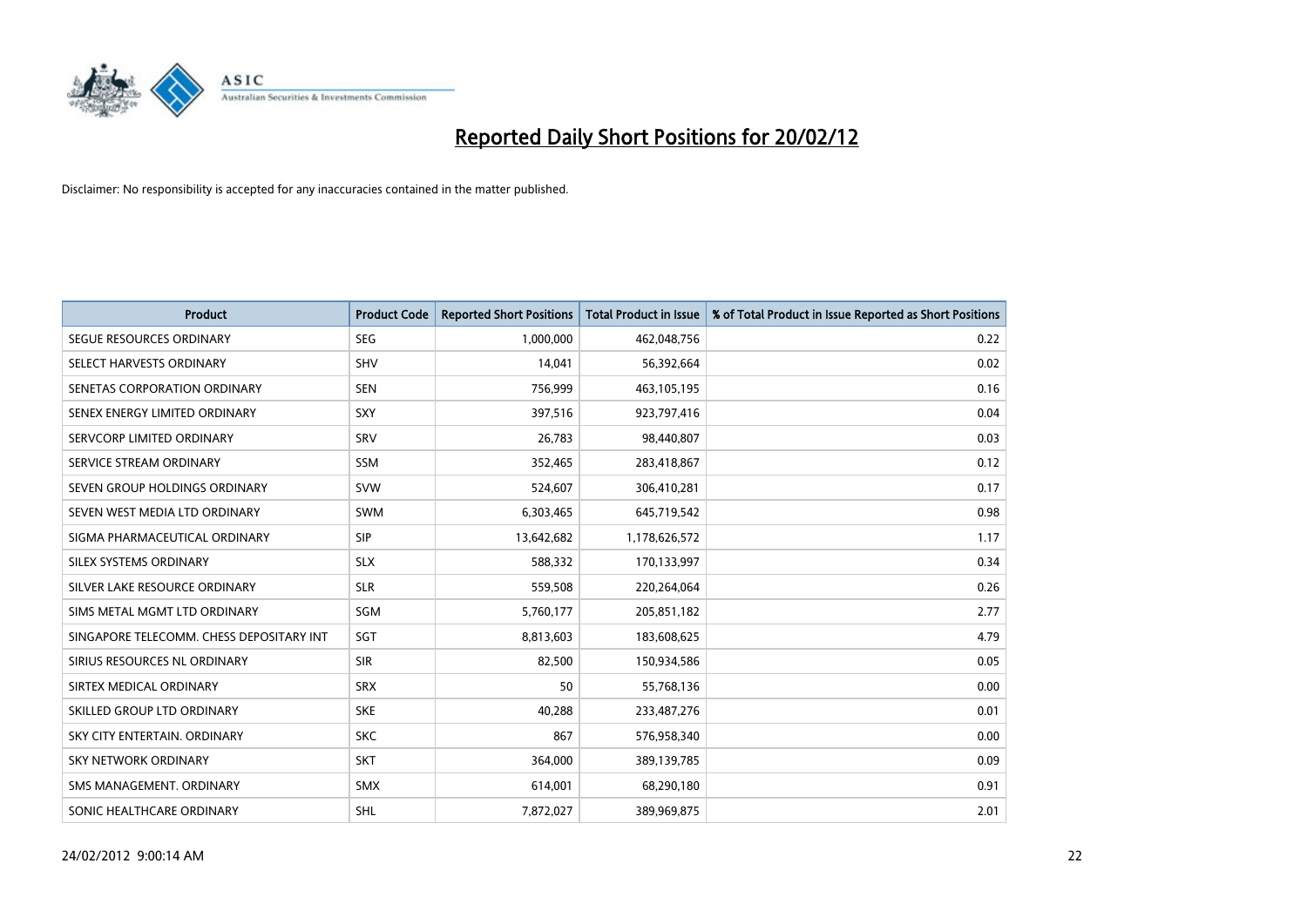

| <b>Product</b>                           | <b>Product Code</b> | <b>Reported Short Positions</b> | <b>Total Product in Issue</b> | % of Total Product in Issue Reported as Short Positions |
|------------------------------------------|---------------------|---------------------------------|-------------------------------|---------------------------------------------------------|
| SOUL PATTINSON (W.H) ORDINARY            | SOL                 | 3,365                           | 239,395,320                   | 0.00                                                    |
| SOUTH BOULDER MINES ORDINARY             | <b>STB</b>          | 130,447                         | 116,082,826                   | 0.11                                                    |
| SOVEREIGN METALS ORDINARY                | <b>SVM</b>          | 132,500                         | 51,590,328                    | 0.26                                                    |
| SP AUSNET STAPLED SECURITIES             | <b>SPN</b>          | 2,743,269                       | 2,896,219,682                 | 0.10                                                    |
| SPARK INFRASTRUCTURE STAPLED NOTE & UNIT | <b>SKI</b>          | 19,312,235                      | 1,326,734,264                 | 1.44                                                    |
| SPDR 200 FUND ETF UNITS                  | <b>STW</b>          | 5,008                           | 51,538,531                    | 0.01                                                    |
| SPECIALTY FASHION ORDINARY               | <b>SFH</b>          | 2,615,021                       | 192,086,121                   | 1.36                                                    |
| SPOTLESS GROUP LTD ORDINARY              | <b>SPT</b>          | 920,067                         | 265,454,407                   | 0.35                                                    |
| ST BARBARA LIMITED ORDINARY              | <b>SBM</b>          | 4,157,846                       | 325,615,389                   | 1.27                                                    |
| STANMORE COAL LTD ORDINARY               | <b>SMR</b>          | 17,231                          | 159,973,418                   | 0.01                                                    |
| STARPHARMA HOLDINGS ORDINARY             | <b>SPL</b>          | 2,216,390                       | 280,732,451                   | 0.78                                                    |
| STH AMERICAN COR LTD ORDINARY            | SAY                 | 9,200                           | 257,785,604                   | 0.00                                                    |
| STHN CROSS MEDIA ORDINARY                | SXL                 | 2,956,172                       | 705,766,444                   | 0.44                                                    |
| STOCKLAND UNITS/ORD STAPLED              | SGP                 | 23,154,627                      | 2,316,449,153                 | 0.96                                                    |
| STRAITS RES LTD. ORDINARY                | SRO                 | 547,097                         | 373,496,141                   | 0.14                                                    |
| STW COMMUNICATIONS ORDINARY              | SGN                 | 284,283                         | 362,798,351                   | 0.07                                                    |
| SUNCORP GROUP LTD ORDINARY               | <b>SUN</b>          | 12,781,549                      | 1,286,600,980                 | 0.96                                                    |
| SUNDANCE ENERGY ORDINARY                 | <b>SEA</b>          | 355,137                         | 277,098,474                   | 0.12                                                    |
| SUNDANCE RESOURCES ORDINARY              | SDL                 | 9,084,658                       | 2,932,832,505                 | 0.30                                                    |
| SUNLAND GROUP LTD ORDINARY               | <b>SDG</b>          | 99,322                          | 201,578,526                   | 0.05                                                    |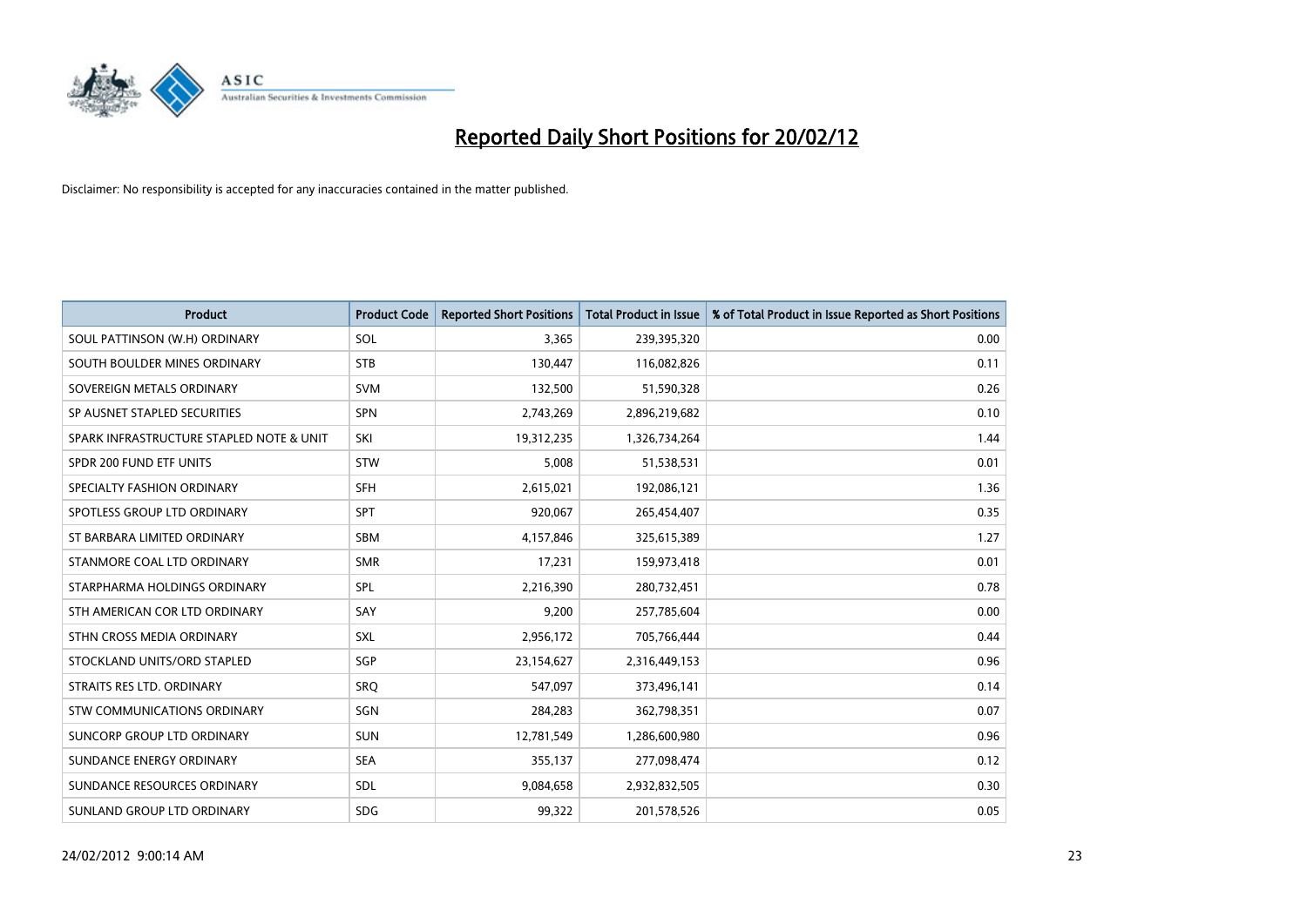

| <b>Product</b>                       | <b>Product Code</b> | <b>Reported Short Positions</b> | <b>Total Product in Issue</b> | % of Total Product in Issue Reported as Short Positions |
|--------------------------------------|---------------------|---------------------------------|-------------------------------|---------------------------------------------------------|
| SUPER RET REP LTD ORDINARY           | SUL                 | 2,943,908                       | 194,754,593                   | 1.49                                                    |
| SWICK MINING ORDINARY                | <b>SWK</b>          | 1,548                           | 237,024,970                   | 0.00                                                    |
| SYD AIRPORT STAPLED US PROHIBIT.     | <b>SYD</b>          | 5,890,157                       | 1,861,210,782                 | 0.30                                                    |
| SYMEX HOLDINGS ORDINARY              | <b>SYM</b>          | 6,633                           | 191,593,493                   | 0.00                                                    |
| <b>TABCORP HOLDINGS LTD ORDINARY</b> | <b>TAH</b>          | 7,761,821                       | 712,805,880                   | 1.09                                                    |
| <b>TALENT2 INTERNATION ORDINARY</b>  | <b>TWO</b>          | 5,708                           | 147,403,701                   | 0.00                                                    |
| TANAMI GOLD NL ORDINARY              | <b>TAM</b>          | 300,000                         | 260,997,677                   | 0.11                                                    |
| <b>TANGIERS PETROLEUM ORDINARY</b>   | <b>TPT</b>          | 654,165                         | 98,345,761                    | 0.66                                                    |
| TAP OIL LIMITED ORDINARY             | <b>TAP</b>          | 3,013,146                       | 240,995,311                   | 1.25                                                    |
| TASSAL GROUP LIMITED ORDINARY        | <b>TGR</b>          | 125,002                         | 146,304,404                   | 0.08                                                    |
| <b>TATTS GROUP LTD ORDINARY</b>      | <b>TTS</b>          | 12,824,348                      | 1,340,758,701                 | 0.97                                                    |
| <b>TELECOM CORPORATION ORDINARY</b>  | <b>TEL</b>          | 5,838,034                       | 1,925,417,729                 | 0.30                                                    |
| TELSTRA CORPORATION, ORDINARY        | <b>TLS</b>          | 69,970,968                      | 12,443,074,357                | 0.58                                                    |
| TEN NETWORK HOLDINGS ORDINARY        | <b>TEN</b>          | 53,692,461                      | 1,045,236,720                 | 5.16                                                    |
| TERANGA GOLD CORP CDI 1:1            | <b>TGZ</b>          | 96,280                          | 156,036,331                   | 0.05                                                    |
| TFS CORPORATION LTD ORDINARY         | <b>TFC</b>          | 84,096                          | 279,621,829                   | 0.03                                                    |
| THAKRAL HOLDINGS GRP ORDINARY/UNIT   | <b>THG</b>          | $\overline{2}$                  | 585,365,014                   | 0.00                                                    |
| THE REJECT SHOP ORDINARY             | <b>TRS</b>          | 1,726,439                       | 26,071,170                    | 6.61                                                    |
| THOR MINING PLC CHESS DEPOSITARY 1:1 | <b>THR</b>          | 2,307                           | 222,489,120                   | 0.00                                                    |
| THORN GROUP LIMITED ORDINARY         | <b>TGA</b>          | 78,042                          | 146,374,703                   | 0.04                                                    |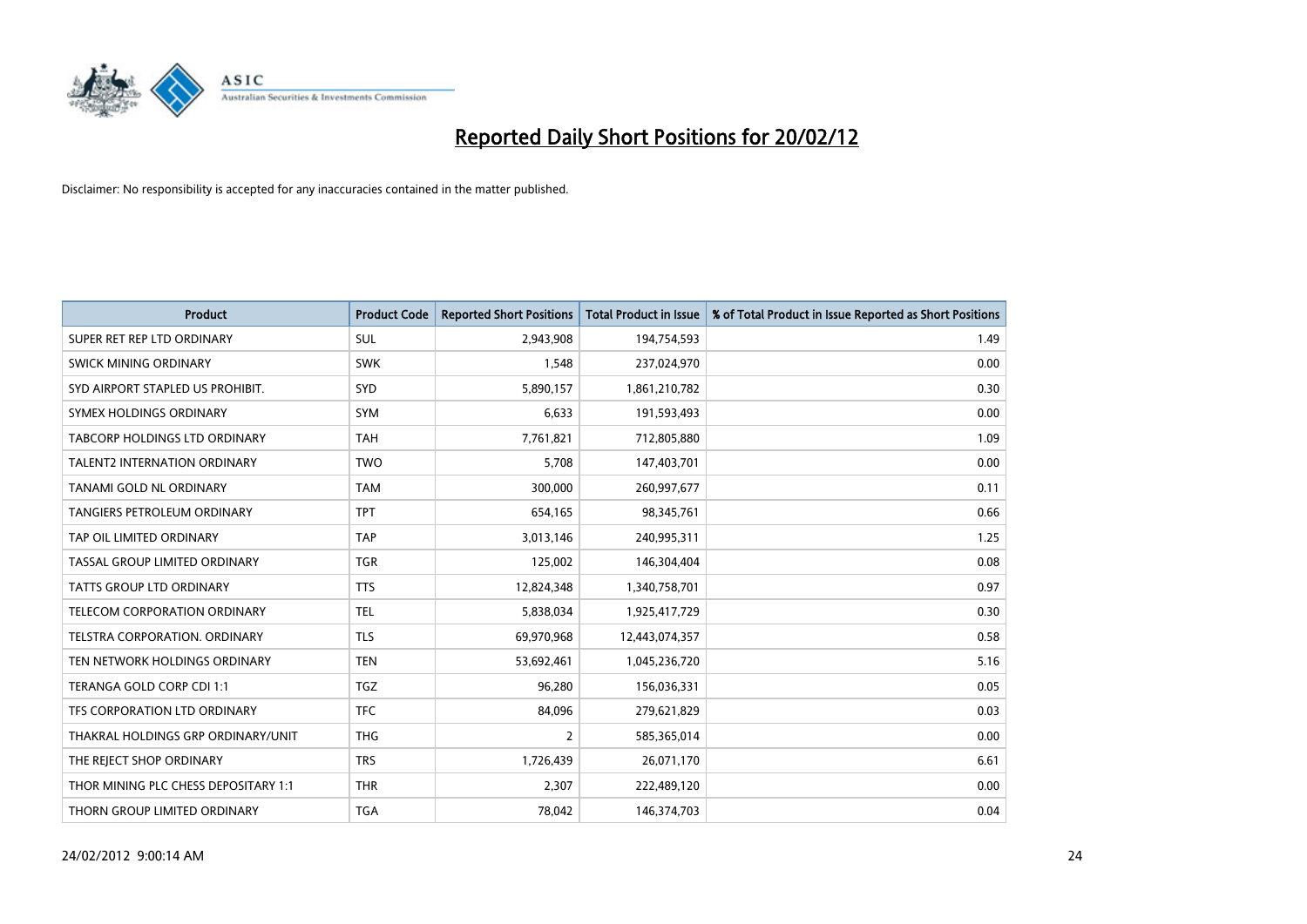

| <b>Product</b>                       | <b>Product Code</b> | <b>Reported Short Positions</b> | <b>Total Product in Issue</b> | % of Total Product in Issue Reported as Short Positions |
|--------------------------------------|---------------------|---------------------------------|-------------------------------|---------------------------------------------------------|
| <b>TIGER RESOURCES ORDINARY</b>      | <b>TGS</b>          | 2,696,465                       | 671,610,549                   | 0.37                                                    |
| TISHMAN SPEYER UNITS                 | <b>TSO</b>          | 41,524                          | 338,440,904                   | 0.01                                                    |
| TNG LIMITED ORDINARY                 | <b>TNG</b>          | 4,321                           | 344,611,705                   | 0.00                                                    |
| TOLL HOLDINGS LTD ORDINARY           | <b>TOL</b>          | 25,747,328                      | 717,133,875                   | 3.56                                                    |
| TORO ENERGY LIMITED ORDINARY         | <b>TOE</b>          | 35,404                          | 975,436,676                   | 0.00                                                    |
| <b>TOWER LIMITED ORDINARY</b>        | <b>TWR</b>          | 689,519                         | 266,371,322                   | 0.26                                                    |
| TOX FREE SOLUTIONS ORDINARY          | <b>TOX</b>          | 76,906                          | 111,130,608                   | 0.06                                                    |
| TPG TELECOM LIMITED ORDINARY         | <b>TPM</b>          | 2,618,082                       | 793,808,141                   | 0.32                                                    |
| TRADE ME GROUP ORDINARY              | <b>TME</b>          | 1,675                           | 395,745,510                   | 0.00                                                    |
| <b>TRANSACTION LTD ORDINARY</b>      | <b>TSN</b>          | 2,000,000                       | 1,780,064,679                 | 0.11                                                    |
| TRANSFIELD SERVICES ORDINARY         | <b>TSE</b>          | 2,943,856                       | 544,587,035                   | 0.55                                                    |
| TRANSPACIFIC INDUST, ORDINARY        | <b>TPI</b>          | 5,638,642                       | 1,578,209,025                 | 0.36                                                    |
| TRANSURBAN GROUP TRIPLE STAPLED SEC. | <b>TCL</b>          | 7,372,107                       | 1,458,321,112                 | 0.49                                                    |
| TREASURY WINE ESTATE ORDINARY        | <b>TWE</b>          | 19,394,843                      | 647,227,144                   | 3.01                                                    |
| TRINITY GROUP STAPLED SECURITIES     | <b>TCQ</b>          | 3,419                           | 193,235,631                   | 0.00                                                    |
| TROY RESOURCES LTD ORDINARY          | <b>TRY</b>          | 282,478                         | 88,879,149                    | 0.32                                                    |
| UGL LIMITED ORDINARY                 | UGL                 | 4,254,812                       | 166,315,038                   | 2.55                                                    |
| UNILIFE CORPORATION CDI 6:1          | <b>UNS</b>          | 211,168                         | 266,559,954                   | 0.07                                                    |
| UNIVERSAL COAL PLC CDI 1:1           | <b>UNV</b>          | 273,224                         | 164,452,674                   | 0.17                                                    |
| <b>UXC LIMITED ORDINARY</b>          | <b>UXC</b>          | 1,180                           | 304,995,791                   | 0.00                                                    |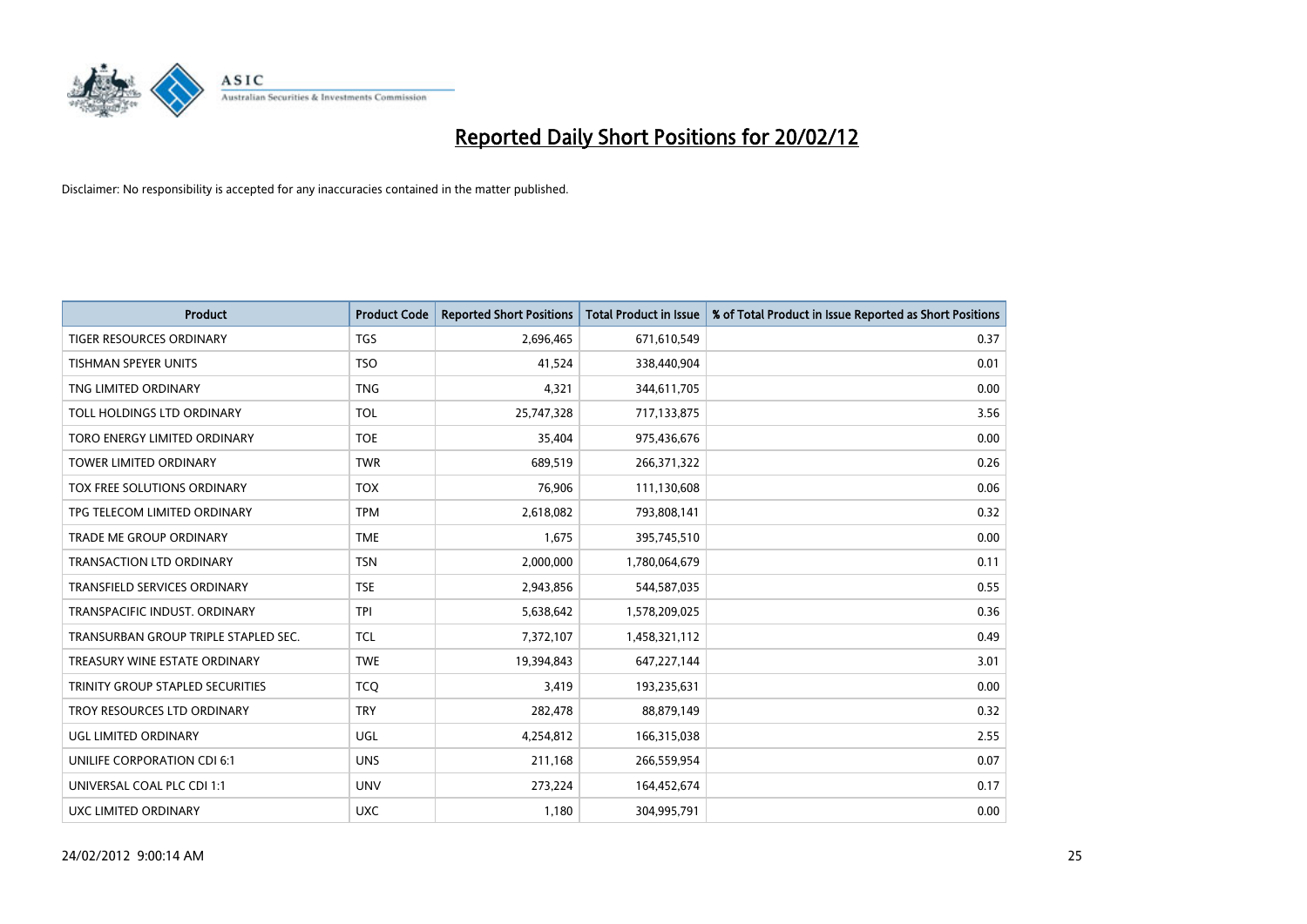

| <b>Product</b>                         | <b>Product Code</b> | <b>Reported Short Positions</b> | <b>Total Product in Issue</b> | % of Total Product in Issue Reported as Short Positions |
|----------------------------------------|---------------------|---------------------------------|-------------------------------|---------------------------------------------------------|
| <b>VDM GROUP LIMITED ORDINARY</b>      | <b>VMG</b>          | 11,116                          | 933,552,767                   | 0.00                                                    |
| <b>VENTNOR RES LTD ORDINARY</b>        | <b>VRX</b>          | 2,797                           | 51,241,530                    | 0.01                                                    |
| <b>VENTURE MINERALS ORDINARY</b>       | <b>VMS</b>          | 284,422                         | 231,168,592                   | 0.12                                                    |
| <b>VIEW RESOURCES LTD ORDINARY</b>     | <b>VRE</b>          | 1,760                           | 881,953,670                   | 0.00                                                    |
| <b>VIRGIN AUS HLDG LTD ORDINARY</b>    | <b>VAH</b>          | 18,706,903                      | 2,210,197,600                 | 0.84                                                    |
| <b>VITA GROUP LTD ORDINARY</b>         | <b>VTG</b>          | 75,190                          | 142,499,800                   | 0.05                                                    |
| VITERRA INC CDI 1:1                    | <b>VTA</b>          | 3,828                           | 68,629,939                    | 0.01                                                    |
| <b>WATPAC LIMITED ORDINARY</b>         | <b>WTP</b>          | 16,547                          | 184,913,970                   | 0.00                                                    |
| <b>WDS LIMITED ORDINARY</b>            | <b>WDS</b>          | 730                             | 144,740,614                   | 0.00                                                    |
| WEBIET LIMITED ORDINARY                | <b>WEB</b>          | 75,554                          | 72,672,806                    | 0.10                                                    |
| WESFARMERS LIMITED ORDINARY            | <b>WES</b>          | 33,416,292                      | 1,006,470,808                 | 3.30                                                    |
| WESFARMERS LIMITED PARTIALLY PROTECTED | <b>WESN</b>         | 65,321                          | 150,601,354                   | 0.05                                                    |
| WESTERN AREAS NL ORDINARY              | <b>WSA</b>          | 7,488,068                       | 179,735,899                   | 4.15                                                    |
| WESTERN DESERT RES. ORDINARY           | <b>WDR</b>          | 948                             | 208,594,203                   | 0.00                                                    |
| WESTFIELD GROUP ORD/UNIT STAPLED SEC   | <b>WDC</b>          | 17,467,586                      | 2,308,988,539                 | 0.73                                                    |
| WESTFIELD RETAIL TST UNIT STAPLED      | <b>WRT</b>          | 37,645,594                      | 3,054,166,195                 | 1.22                                                    |
| <b>WESTPAC BANKING CORP ORDINARY</b>   | <b>WBC</b>          | 57,713,617                      | 3,054,112,247                 | 1.85                                                    |
| WHITE ENERGY COMPANY ORDINARY          | <b>WEC</b>          | 3,244,940                       | 316,104,241                   | 1.02                                                    |
| WHITEHAVEN COAL ORDINARY               | <b>WHC</b>          | 7,090,605                       | 496,245,083                   | 1.44                                                    |
| WHK GROUP LIMITED ORDINARY             | <b>WHG</b>          | 34,754                          | 265,200,652                   | 0.01                                                    |